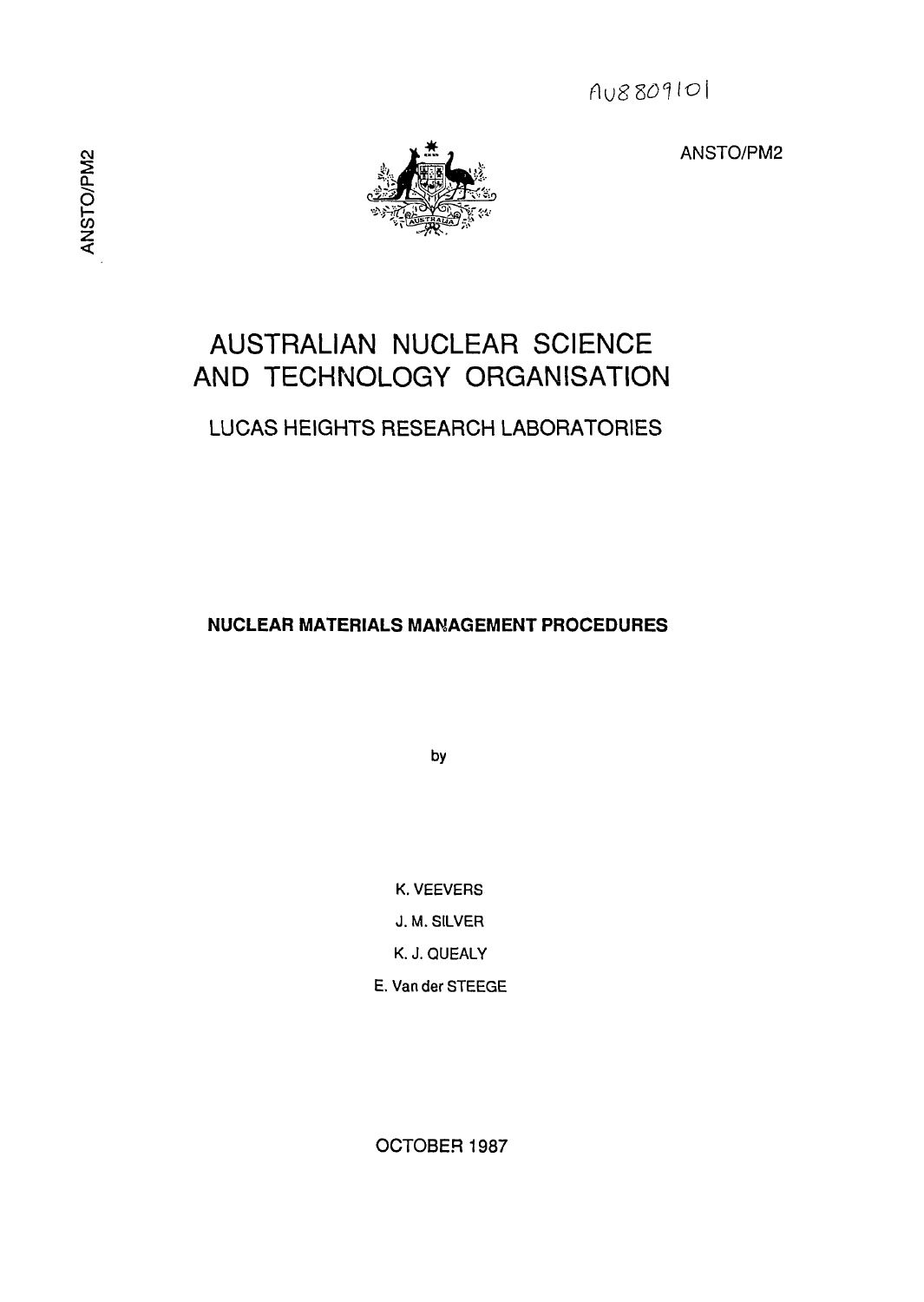## AUSTRALIAN NUCLEAR SCIENCE AND TECHNOLOGY ORGANISATION

## LUCAS HEIGHTS RESEARCH LABORATORIES

## NUCLEAR MATERIALS MANAGEMENT PROCEDURES

K. VEEVERS J.M. SILVER K.J. QUEALY E. Van der STEEGE

#### ABSTRACT

This manual describes the procedures for the management of nuclear materials and associated materials at the Lucas Heights Research Laboratories. The procedures are designed to comply with Australia's nuclear non-proliferation obligations to the International Atomic Energy Agency (IAEA), bilateral agreements with other countries and ANSTO's responsibilities under the Nuclear Non-Proliferation (Safeguards) Act, 1987. The manual replaces those issued by the Australian Atomic Energy Commission in 1959, 1960 and 1969.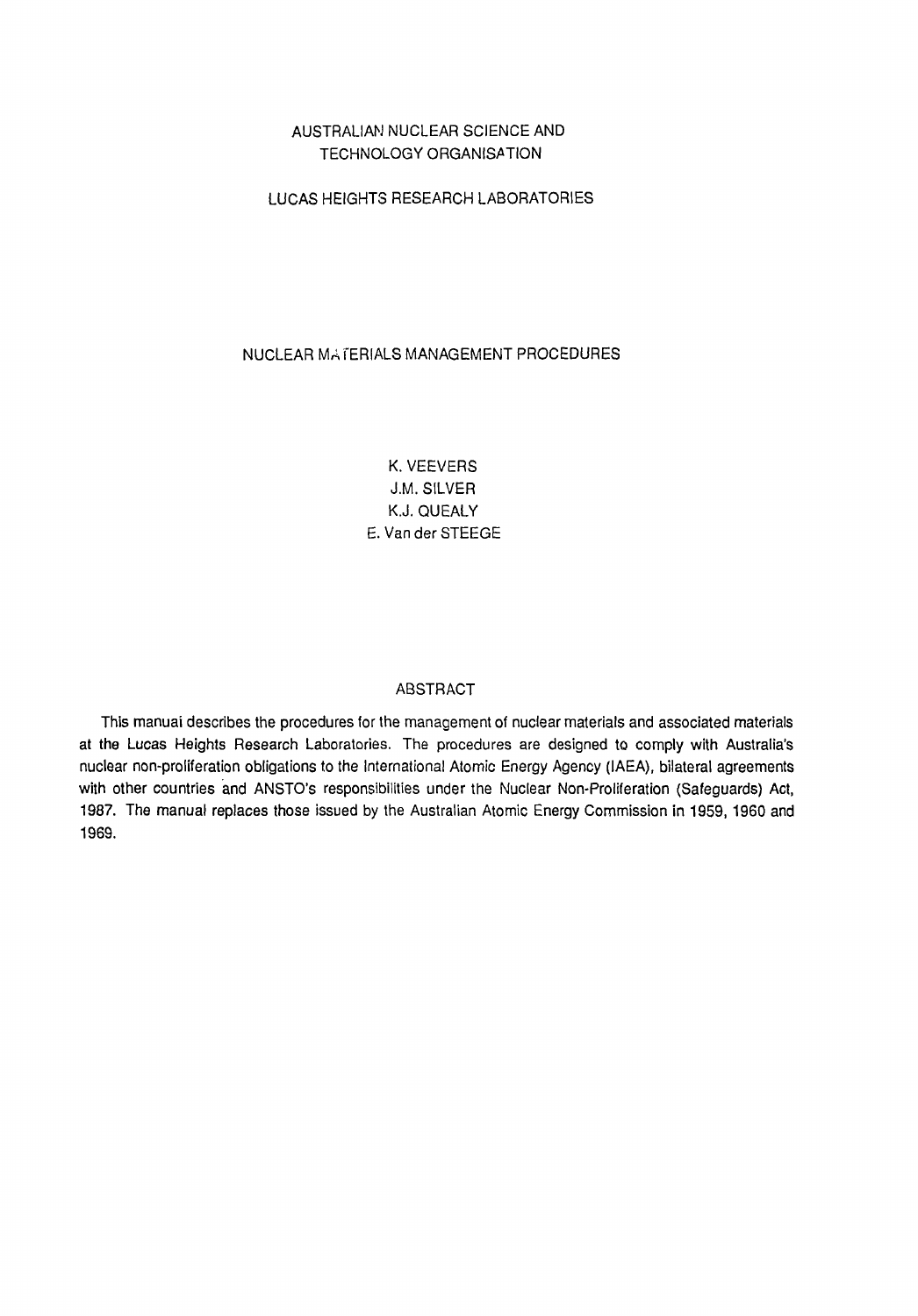## **CONTENTS**

| 1. INTRODUCTION      |                                                                                                                                                       | 1                                                                                                |
|----------------------|-------------------------------------------------------------------------------------------------------------------------------------------------------|--------------------------------------------------------------------------------------------------|
|                      | 2. DEFINITION OF NUCLEAR MATERIAL AND ASSOCIATED MATERIAL                                                                                             | 1                                                                                                |
| 3.2 Safeguards Act   | 3. SCOPE OF THIS MANUAL<br>3.1 Safeguards Agreement                                                                                                   | 1<br>1<br>$\overline{c}$                                                                         |
| 4. UNITS             |                                                                                                                                                       | 2                                                                                                |
| 5.1 General Outline  | 5. MANAGEMENT PROCEDURES<br>5.2 Material Balance Areas<br>5.3 Nuclear Safeguards Officer<br>J<br>5.4 Authorised Officers                              | 2<br>2<br>$\begin{array}{c}\n 2 \\  2 \\  5\n \end{array}$                                       |
|                      | 6. NUCLEAR MATERIALS COMPUTERISED CONTROL AND ACCOUNTANCY                                                                                             |                                                                                                  |
| <b>SYSTEM</b>        | 6.1 Functions of the System<br>6.2 Accounting procedure                                                                                               | 6<br>6<br>6                                                                                      |
| 7.1 Inventory Taking | 7. NUCLEAR MATERIAL INVENTORY<br>7.2 Material Unaccounted For<br>7.3 Mixing of Batches<br>7.4 Loss of Nuclear Material<br>7.5 Nuclear Production Loss | 7<br>$\overline{7}$<br>$\overline{\mathbf{7}}$<br>$\overline{\mathbf{7}}$<br>$\overline{7}$<br>8 |
|                      | 8. ACKNOWLEDGEMENTS                                                                                                                                   | 8                                                                                                |
| 9. ABBREVIATIONS     |                                                                                                                                                       | 9                                                                                                |
|                      |                                                                                                                                                       |                                                                                                  |
| Figure 1             | Flow sheet for fuel elements in HIFAR, MBA AS-A                                                                                                       | 11                                                                                               |
| Figure 2             | Flow sheet for nuclear material in Moata, MBA AS-B                                                                                                    | 12                                                                                               |
| Figure 3             | Nuclear materials flow chart in research locations, MBA AS-C                                                                                          | 13                                                                                               |
| Appendix A           | Inspection report for HIFAR fuel element, serial no. 4/20 099                                                                                         | 15                                                                                               |
| Appendix B           | HIFAR fuel element history sheet                                                                                                                      | 16                                                                                               |
| Appendix C           | Movement voucher                                                                                                                                      | 17                                                                                               |
| Appendix D           | Inventory change report [ICR] form R.01.1/C                                                                                                           | 18                                                                                               |
| Appendix E           | Data base inventory listing [DBIL]                                                                                                                    | 19                                                                                               |
| Appendix F           | Material balance report [MBR]                                                                                                                         | 20                                                                                               |
| Appendix G           | IAEA code 10                                                                                                                                          | 21                                                                                               |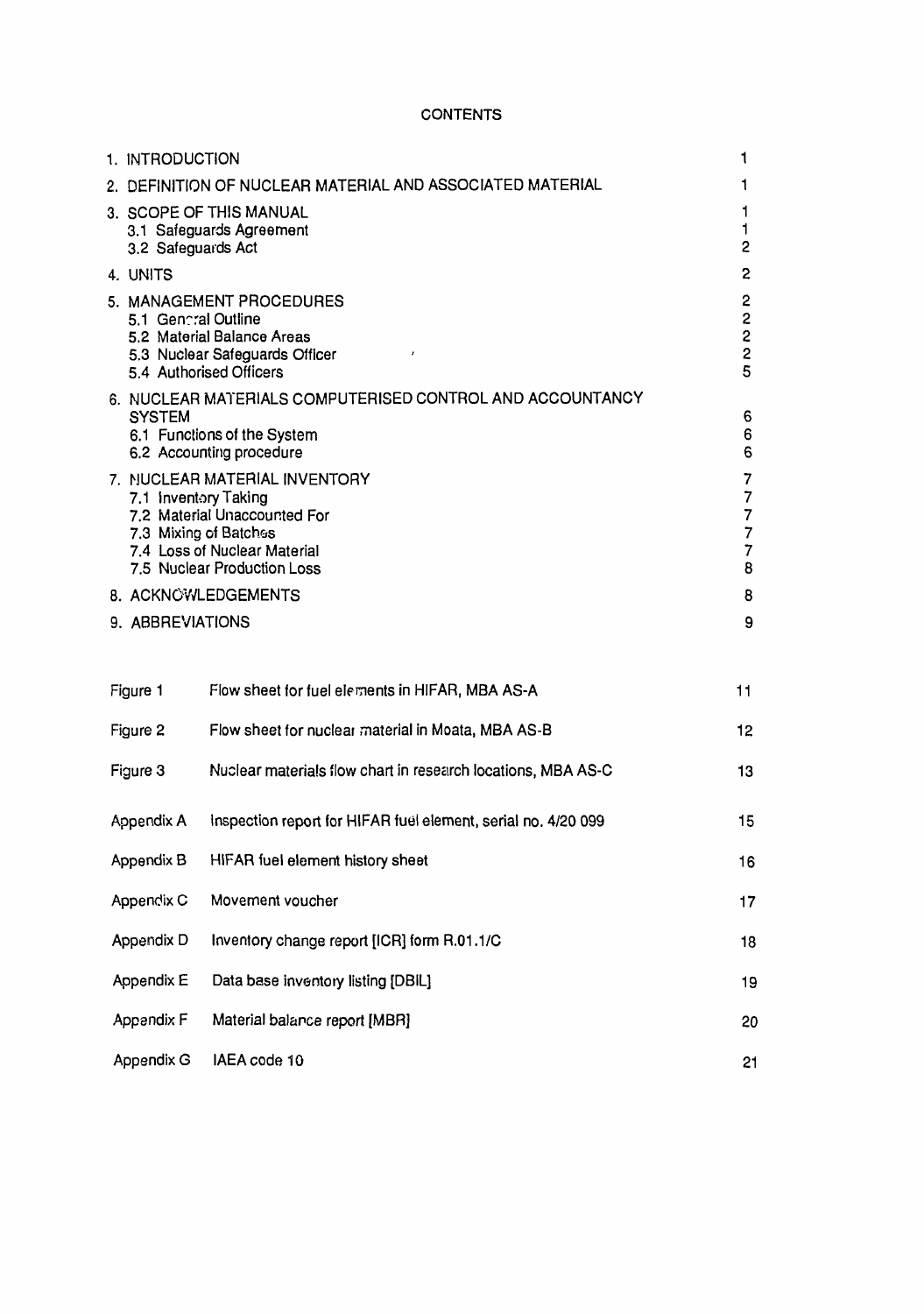## **1. INTRODUCTION**

The Australian Nuclear Science and Technology Organisation (ANSTO) maintains a system of procedures for the accountancy and physical control of nuclear materials and associated materials at the Lucas Heights Research Laboratories (LHRL). The procedures are designed to meet four requirements:

- (i) The physical control and material accounting responsibilities of ANSTO.
- (ii) The responsibilities of ANSTO to the Australian Safeguards Office (ASO) in accordance with the Nuclear Non-Proliferation (Safeguards) Act, 1987 (the Safeguards Act).
- (iii) The obligations of Australia under the Treaty on the Non-Proiiferation of Nuclear Weapons (NPT). These obligations are set out in the Safeguards Agreement between Australia and the International Atomic Energy Agency (the Safeguards Agreement). The Safeguards Agreement is recorded in the IAEA publication INFCIRC/217.
- (iv) The obligations of Australia under its bilateral agreements with other countries.

In accordance with the Safeguards Act, ANSTO is required to account for and control nuclear material and associated material. In accordance with the Safeguards Agreement, Australia is required to establish a State System of Accounting for and Control of Nuclear Material (SSAC). The Australian SSAC is administered by the ASO.

#### **2. DEFINITION OF NUCLEAR MATERIAL AND ASSOCIATED MATERIAL**

The term "nuclear material" used in this manual includes associated material. In accordance with the Safeguards Agreement and the Safeguards Act, nuclear material is defined as follows:

- (i) The term "special fissionable material" means plutonium-239; uranium-233; uranium enriched in the isotopes 235 or 233; any material containing one or more of the foregoing; and such other fissionable material as the Board of Governors (of the IAEA) shall from time to time determine; but the term "special fissionable material" does not include source material.
- (ii) The term "uranium enriched in the isotopes 235 or 233" means uranium containing the isotopes 235 or 233 or both in an amount such that the abundance ratio of the sum of these isotopes to the isotope 238 is greater than the ratio of the isotope 235 to the isotope 238 occurring in nature.
- (iii) The term "source material" means uranium containing the mixture of isotopes occurring in nature; uranium depleted in the isotope 235; thorium; any of the foregoing in the form of metal, alloy, chemical compound, or concentrate; any other material containing one or more of the foregoing in such concentration as the Board of Governors shall from time to time determine; and such other material as the Board of Governors shall from time to time determine.
- (iv) Associated material is nuclear grade graphite and heavy water  $(D_2O)$ .

## **3. SCOPE OF THIS MANUAL**

The materials falling within the scope of the procedures set out in this manual are listed below.

#### 3.1 Safeguards Agreement

| <b>Nuclear Materials:</b>  | Uranium, thorium, plutonium and their oxides<br>and uranium hexafluoride |
|----------------------------|--------------------------------------------------------------------------|
| Associated Materials: None |                                                                          |
| Batch Number Prefix: "N"   |                                                                          |
| Reports :                  | Monthly                                                                  |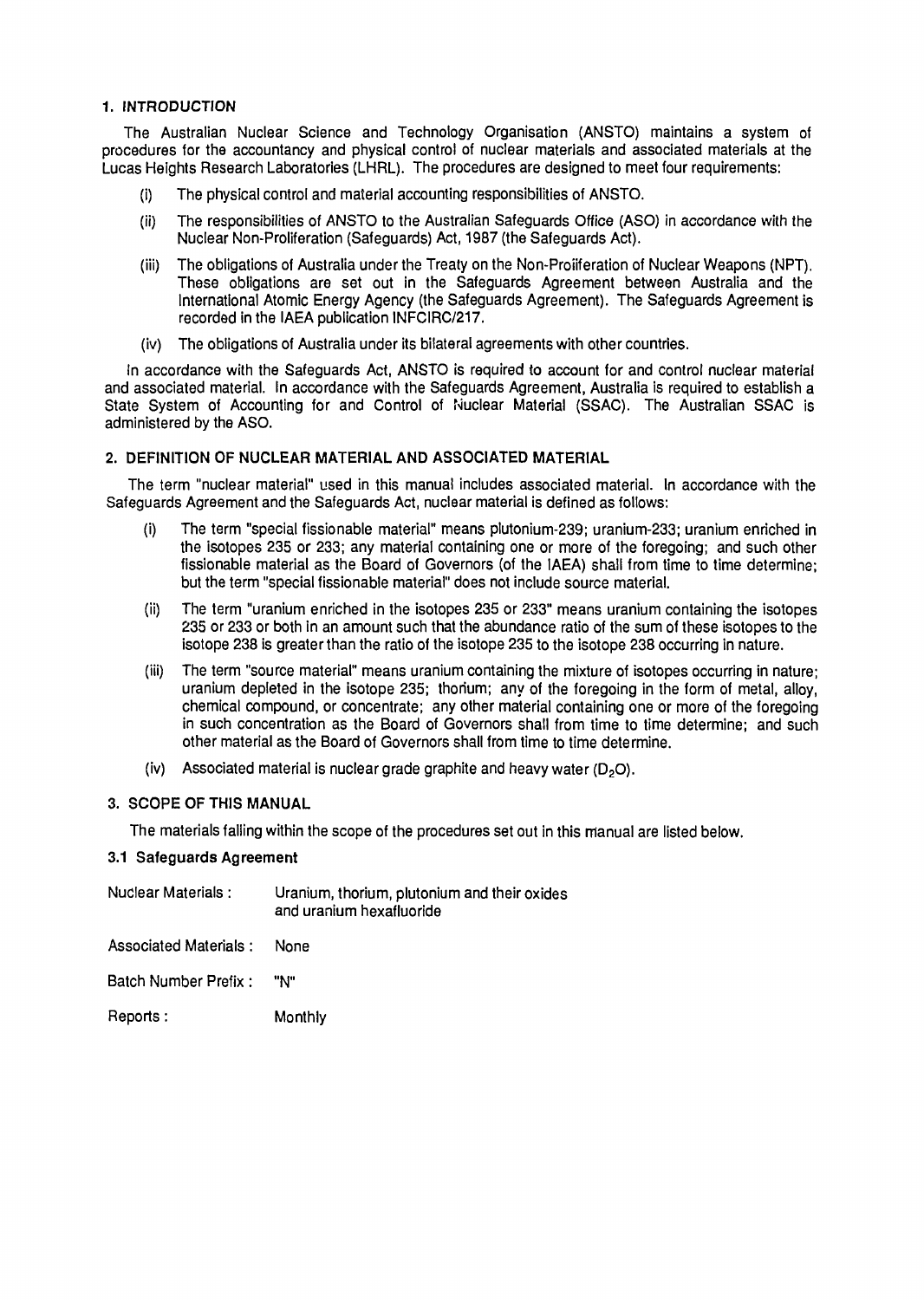## **3.2 Safeguards Act**

| Nuclear Materials :          | Uranium, thorium, plutonium and their oxides<br>and uranium hexafluoride<br>Compounds, concentrates, ores and<br>minerals containing uranium and thorium |
|------------------------------|----------------------------------------------------------------------------------------------------------------------------------------------------------|
| <b>Associated Materials:</b> | Nuclear grade graphite<br>and heavy water                                                                                                                |
| Batch Number Prefix:         | "F"                                                                                                                                                      |
| Reports:                     | Six-monthly                                                                                                                                              |

All special fissionable materials as defined in section 2.1 (i) above are subject to safeguards under both the Safeguards Agreement and the Safeguards Act.

Source materials for non-nuclear use as defined in section 2.1 (iii) may be exempted from safeguards under the Safeguards Agreement by arrangement with the IAEA. Such exempted materials are still subject to safeguards under the Safeguards Act unless also exempted under the Safeguards Act.

#### **4. UNITS**

Special fissionable materials are accounted for in grams, and individual transactions are recorded to the nearest 0.01 g. Source materials are accounted for in kilograms, and individual transactions are recorded to the nearest 0.01 kg.

The associated material heavy water is accounted for in kilograms and nuclear grade graphite is accounted for in tonnes.

#### **5. MANAGEMENT PROCEDURES**

#### **5.1 Genera! Outline**

These procedures provide for the supply and control of nuclear materials to the various ANSTO and CSIRO Divisions at LHRL and also to external organisations on request. Materials are issued to Divisions at LHRL through the Nuclear Safeguards Officer (NSO) to Authorised Officers (AO). The AOs assume responsibility for the material and report on the status of the material, as required, to the NSO.

#### **5.2 Material Balance Areas**

For the purposes of accounting for and control of nuclear materials under the Safeguards Agreement, LHRL Is divided into four Material Balance Areas (MBAs).

#### The MBAs are

- (i) MBA AS-A (HIFAR reactor, ANSTO), see figure 1,
- (ii) MBA AS-B (Moata reactor, ANSTO), see figure 2,
- (iii) MBA AS-C (Lucas Heights Research Laboratories), see figure 3, and
- (iv) MBA AS-D (Critical Facility, ANSTO).

In addition to the above MBAs, an MBA designated AS-E exists for locations in Australia other than LHRL. The procedures for issue and receipt of nuclear material for this MBA is consistent with the procedures for the MBAs at LHRL.

#### **5.3 Nuclear Safeguards Officer**

The NSO is appointed by the Executive Director and is responsible to the Head, Technical Services Section (or other nominee of the Executive Director) for the overall control of nuclear materials at LHRL. These responsibilities include the following: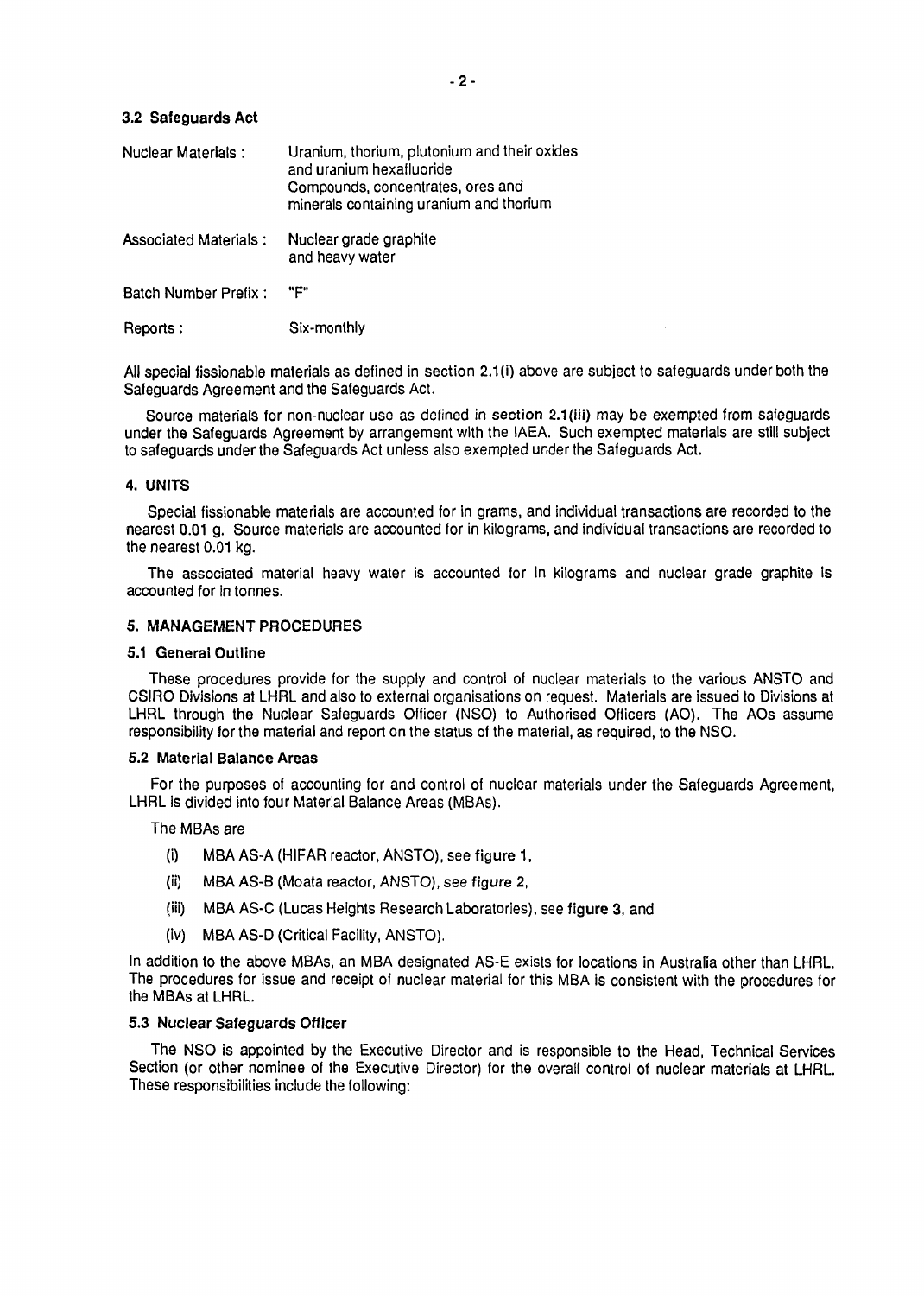- Provisioning/Purchasing (liaison with Manager, Contracts and Supply).
- Transport.
- Safeguards Inspections (liaison with IAEA and ASO).
- Receipts/Issues.
- Security and Storage (in consultation with the Director, ANSTO Security).
- Sale/Hire.
- Disposal.
- Reports to ASO.
- . Reports to the ANSTO Management.
- Maintaining an Accountancy System.

#### 5.3.1 Provisioning/purchasing of material

The provisioning and purchase of nuclear materials is arranged in accordance with the requirements of the ANSTO accounting and supply procedures. The NSO is responsible for consolidating the requirements of all Divisions with those necessary to supplement the NSO's stocks and for the introduction into the supply system of the necessary documents, fully supported by a justification for the requirements to ensure that the ANSTO financial targets for the particular year are met.

A detailed estimate and any revision of that estimate covering the total year's requirements is submitted by the NSO to the Controller, Finance and Supply, by the dates stipulated by the Controller.

#### **5.3.2 Transport of material**

(i) Transport within LHRL

The AOs are responsible for the transport of nuclear materials under their control. However the NSO must be informed before any movement takes place and be satisfied that the relevant safety approvals have been obtained.

In the case of movement of HIFAR fuel elements from within the reactor sealed building to Building 23, the AO need not inform the NSO each time there is such a movement, but will ensure that relevant criticality and safety approvals are current.

At the end of each HIFAR operating program, the NSO must be informed of the location of each fuel element, together with the accountancy data for the burnup and nuclear production.

(ii) Transport outside LHRL

Transport outside the LHRL includes transport interstate, intrastate or overseas by land, sea or air. The NSO coordinates the preparation and submission of proposals for

- (a) specification and/or approval of container or package design.-lifting and carriage;
- (b) transport arrangements, including necessary action in the event of an emergency;
- (c) ensuring that all state and international transport requirements are met, including intermediate ports of call; and
- (d) liaison with Government authorities having related responsibilities (e.g. ASO, Department of Trade, NSW Health Department.)

The NSO will advise the Head, Contracts and Supply Section, on transport arrangements of shipments to or from Australia, and if necessary obtain advice from specialist sections at the LHRL.

The Head, Contracts and Supply Section in consultation with the NSO, will ensure that the relevant administrative approvals, such as export/import licences, customs clearances, shipping documents, etc. have been obtained prior to the transport of the nuclear material.

The NSO and the Head, Contracts and Supply Section will liaise on all movements of nuclear materials outside the Lucas Heights Research Laboratories.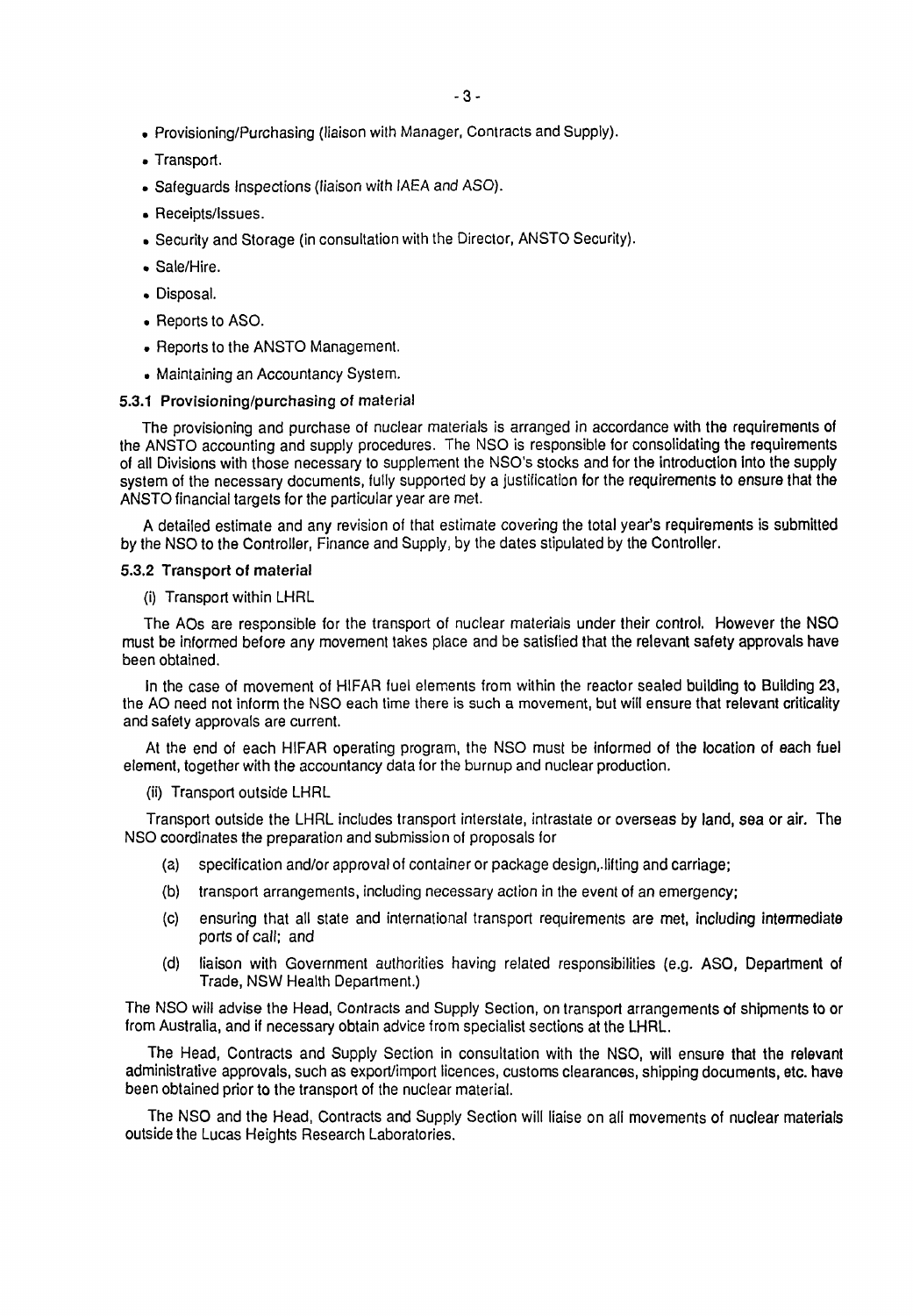All transport of nuclear materials at the LHRL will be carried out under the conditions set out in the AAEC Safety Directive SD1/86 (an ANSTO Safety Directive is to be issued).

#### **5.3.3 Receipt of Material**

All nuclear material is allocated a batch number on receipt and retains this number until either its physical and/or chemical form is changed or it is moved from one location to another. Any change in batch number will be made by the NSO. An "F" or "N" prefix is given to the batch in accordance with details in **section 3** of this manual.

#### **5.3.4 Inspection of material**

Following receipt of nuclear materials, including fuel elements from overseas suppliers, the NSO must ensure that they are inspected promptly so that any advice of rejection may be forwarded to the supplier within the required time. (Appendix A, Inspection report for HIFAR fuel element).

The receipt inspection of reactor fuel elements will be made by the NSO and a representative of the Division which operates the reactor concerned. Division Chiefs may arrange similar representation at inspections of materials purchased for their projects. Details of these inspections are recorded in inspection reports and, in the case of HIFAR fuel, on fuel element history sheets (Appendix B, ROS Form 510).

If materials or fuel elements are rejected, a technical report stating the reasons for the rejection will be prepared by the NSO and forwarded to the Head, Contracts and Supply Section, for action in accordance with ANSTO's accounting and supply procedures.

#### **5.3.5 Issue of material**

The NSO will issue nuclear materials only to AOs and only for use in areas approved by the Chief, Health and Safety Division and/or the Criticality Officer for the amount of materials involved.

Requests for the issue of material must be made to the NSO. The AOs will contact the NSO for advice on available material, quantity and form.

If the specified form of nuclear material requires preparation (for example, fabrication or chemical processing), the NSO may advise where these services can be obtained at the LHRL, but all subsequent negotiations are between the persons requesting and those supplying the services.

#### **5.3.6 Limits on quantity of material**

The AOs may request the following amounts against a project:

- (i) Special fissionable material up to 50 g of plutonium,  $^{235}$ U or  $^{233}$ U. (This refers to the contained isotope(s), NOT the element weight.)
- $(ii)$ Depleted uranium - up to 500 kg.
- $(iii)$ Natural uranium or thorium - up to 100 kg.

For amounts in excess of the above, a Division Chief's approval is necessary.

The NSO together with the AO must check that the amount of special fissionable material held in the laboratory does not exceed the amount allowed by the Criticality Officer (AAEC Safety Directive SD1/86).

#### **5.3.7 Security and storage of material**

The Director, Security is responsible for all policy matters concerning physical security of nuclear materials. Minimum security standards must meet the requirements of INFCIRC 225 (Rev. 1), The Physical Protection of Nuclear Materials.' In addition to separate records being kept for "N" and "F" materials, it is important that the two types of material are stored separately. Article 39 of the Safeguards Agreement forbids 'exempted' material being stored with safeguarded material.

Information on stocks of nuclear materials may be given to persons only on a' need-to-know' basis.

#### **5.3.8 Sale or hire of nuclear material**

All requests for the sale or hire of nuclear materials from ANSTO are directed in the first instance to the NSO who provides a statement showing the feasibility of supplying the material from the LHRL and the probable cost.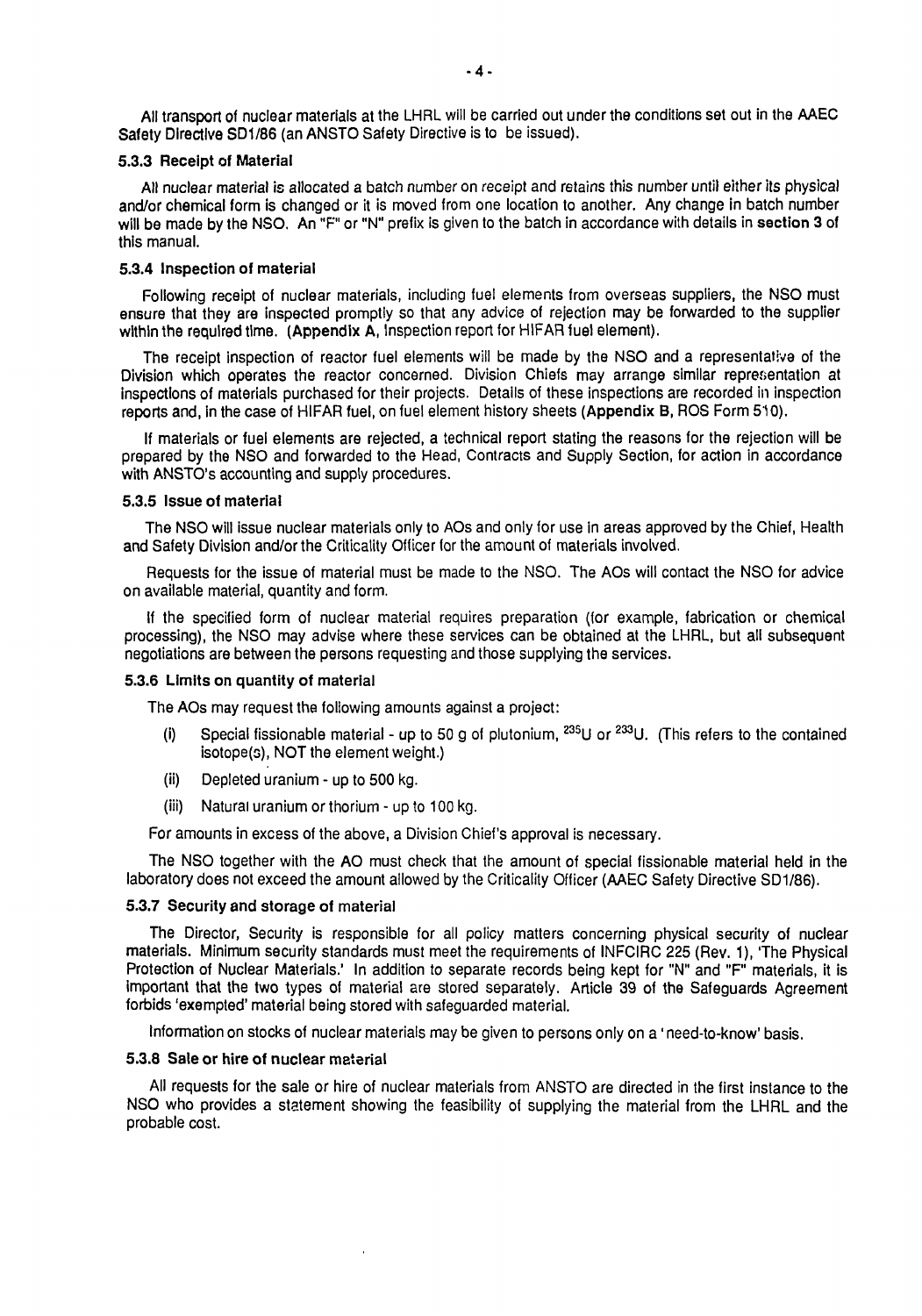The NSO will

- (i) advise the Head, Commercial Services Section, of the proposed transaction and request any special instructions that must be observed;
- withold any further action on the sale or hire until the advice of the Head, Commercial Services  $(i)$ Section has been received;
- arrange for execution of the purchase or hire agreement on the approved form in accordance with (iii) the ANSTO accounting procedures; and
- (iv) on completion of the agreement as in (iii) above the NSO will arrange dispatch of the material.

The calculation of costs and invoicing procedures will be in accordance with normal ANSTO commercial practices.

#### **5.3.9 Disposal of material**

Nuclear material must not knowingly be disposed of via laboratory or process wastes (for example, waste bins or effluent drains). When unwanted products containing nuclear materials are generated in operations, they must be segregated, to allow the quantity of nuclear materials to be measured or estimated, and then transferred to the NSO.

It is emphasised that the quantity of unwanted nuclear material must either be measured or estimated on the basis of measurement. The quantity must not be assumed to be the difference between the measurement before the experiment or process and the measurement after the experiment or process. Details of measurements should be made available to the NSO.

The NSO recommends whether the unwanted products should be treated to recover the nuclear materials, stored for possible recovery at a later date, or sent for disposal. In making the recommendation, for approval by the Division Chief, Technical and Commercial Services Division the NSO will consider the probable cost of recovery compared with the value of the contained material.

If the material is to be recovered, the NSO will negotiate with the section which can supply the necessary services.

If material is approved for disposal as waste, the NSO will transfer the material to the Leader, Waste Management Section, who will arrange for disposal or storage.

The responsibility for accounting for material sent for disposal or storage remains with the NSO. The Leader, Waste Management Section, as an AO, signs the movement voucher only to certify that the material described and identified by others has been received. The disposal or storage reference number must be shown on the movement voucher, so that subsequent reference can be made to the disposal or storage records.

#### **5.4 Authorised Officers**

Authorised Officers are nominated by Division Chiefs and approved by the Executive Director. The AOs are responsible for the transport, storage, control and accounting of nuclear materials issued to them. The AO's records of receipt, location, usage, transfer, loss, disposal and return of materials are maintained in a form approved by the NSO.

The Division Chief ensures that, as far as is practicable, the officer(s) nominated for this duty have a close and direct interest in the use of the nuclear materials for which they accept responsibility.

A list of AOs is maintained by the NSO and a report on the efficiency of AOs is prepared by the NSO, if required.

## **5.4.1 Records to be maintained by Authorised Officers**

The records kept by the AOs should contain, where applicable, the following information:

- (i) reference to the movement voucher (Appendix C);
- (ii) ANSTO nuclear material batch number;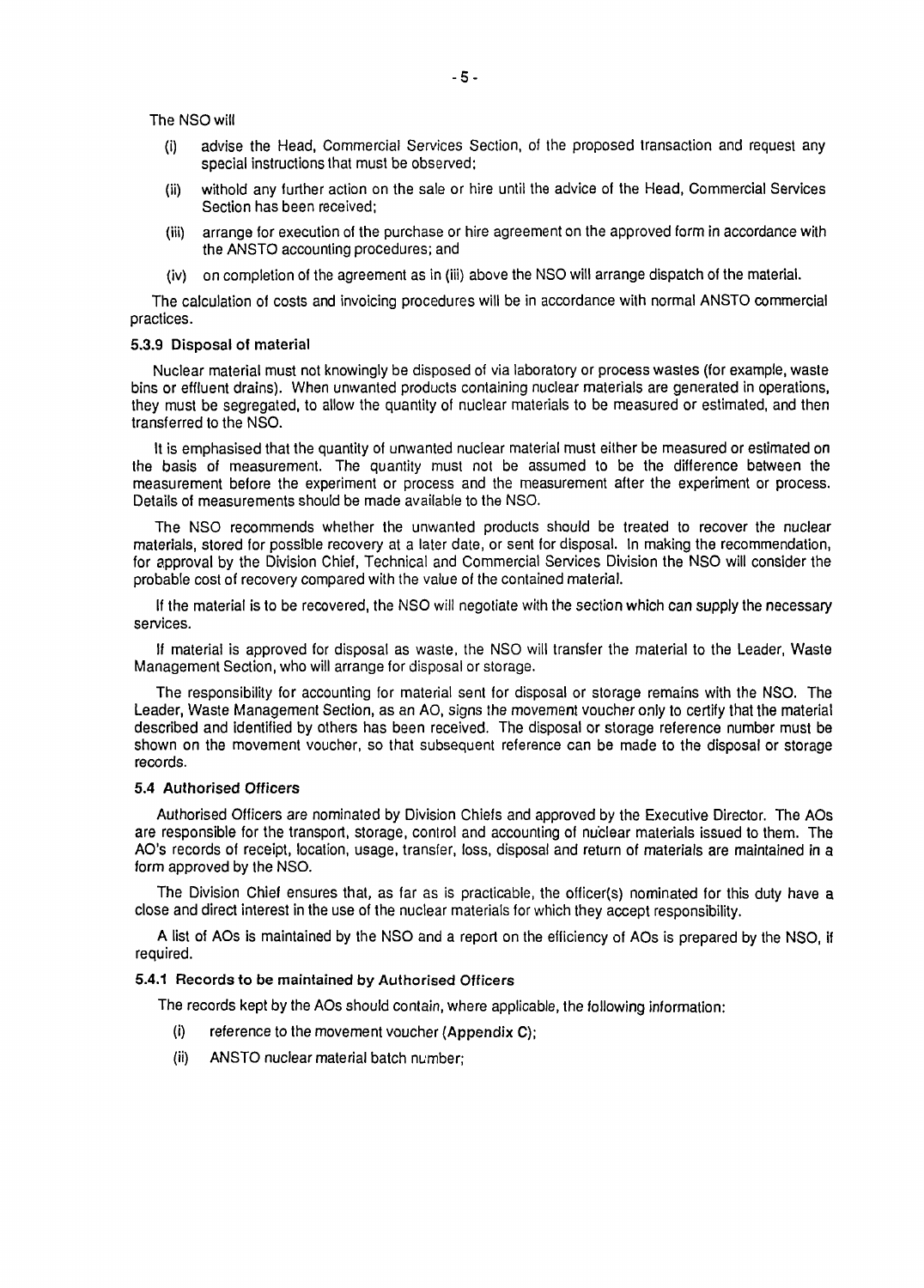- (iii) chemical and physical form;
- (iv) weights: gross, net, contained element(s), contained isotope(s);
- (v) number(s) of project(s) in which materials are used:
- (vi) location of material and details of security;
- (vii) details of all disposals or losses, including dates and document reference;
- (viii) weight in hot storage, reactor(s) and cold storage; and
- (ix) irradiation data.

NOTE: The term 'hot storage' is used for irradiated fuel elements and 'cold storage' is used for fresh or unirradiated fuel elements.

Nuclear materials or their containers must be clearly labelled with the batch number(s) and the weight(s) of the current content of accountable nuclear materials. Where the amount of special fissionable material being processed exceeds 1 kg per month, the NSO may require the AO to report on the state of material at frequent intervals.

## **6. NUCLEAR MATERIALS COMPUTERISED CONTROL AND ACCOUNTANCY SYSTEM**

A computerised nuclear materials control and accounting system was established in 1984 to replace the earlier manual ledger system. All previous manual records are included in the data base.

#### **6.1 Functions of the System**

The system is centrally operated by the NSO. The data files contain all the information necessary for the following purposes:

- (i) Inventory change reports (ICR) Appendix D.
- (ii) Database inventory listings (DBIL) for each MBA Appendix E.
- (iii) Material balance reports (MBR) Appendix F.
- (iv) AOs' holdings of nuclear materials.
- (v) List of AOs.
- (vi) Location of nuclear materials.
- (vii) Listing of nuclear materials by category and enrichment.
- (viii) Listing of batches.
- (ix) Control report for auditing purposes.
- (x) Listing of nuclear materials by the inventory change classification given in Appendix G.
- (xi) Bilateral agreement reports. (Australia/USA; Australia/UK; Australia/Canada).
- (xii) Costing reports.

Full details of the system are given in NFC 45 (an AAEC internal report), and are available on a 'need to know' basis.

## **6.2 Accounting procedure**

If nuclear material is subject to any of the following changes, there must be an accounting action:

- (a) Any of the changes appearing in Appendix G.
- (b) Change of location within the same MBA.
- (c) Transfer from one AO to another within the same MBA.
- (d) Change of chemical and/or physical form.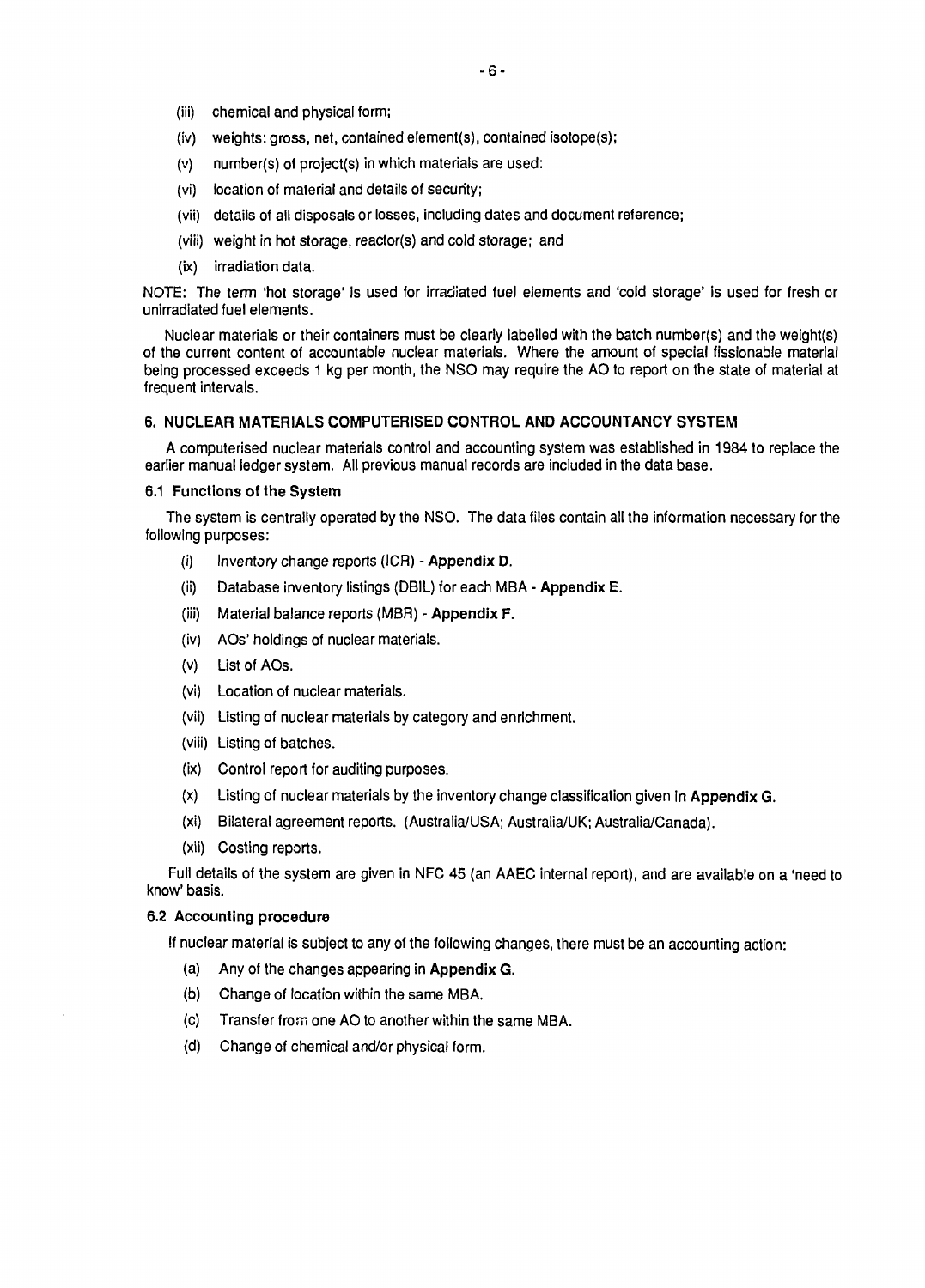The accounting procedure is carried out at two levels:

- (i) The AO advises the NSO of the changes and records them. These records may be kept manually or on computer.
- (ii) The NMO enters all the details of the change into the appropriate data file, and then produces a movement voucher. This voucher is sent to the appropriate AO for a signature. The AO retain a copy of the voucher.

The NSO will from time to time and at least once a year, check the holdings shown by the AO's account against the computer listing.

#### **7. NUCLEAR MATERIAL INVENTORY**

#### **7.1 Inventory Taking**

To check that the physical quantity of nuclear material present agrees with the quantity in the accounts, it is necessary to carry out a physical check from time to time. This check is referred to as Physical Inventory Taking (PIT). For the purposes of inventory taking the MBAs are sub-divided into Key Measurement Points (KMPs) designated with an alphabetical nomenclature. A KMP is defined in the Safeguards Agreement as the location where nuclear material appears in such a form that it may be measured to determine material flow or inventory. (A numerical designation applies to material flow KMPs). Thus, KMPs include, but are not limited to, the inputs and outputs (including measured discards) and storages in the MBAs.

Each KMP is under the control of one or more AOs, hence the inventory listing of the AOs will give the inventory listing in that KMP. All inventory items appearing on the listing may be physically checked, weighed, sampled and tested by non-destructive analysis where appropriate. If all items are not checked, then a sample check based on a random sample plan may be taken.

A physical inventory is carried out in all MBAs at least once a year. In practice, inventory taking for the "N" file (NPT listing) is usually done when the IAEA inspectors are carrying out physical inventory verification.

#### **7.2 Material Unaccounted For**

The inventory listing for a batch in the accounts is compared with the physical inventory amount and the difference is defined as the Material Unaccounted For (MUF) in that batch.

In the Safeguards Agreement, a batch is defined as an amount of nuclear material handled as an accounting unit at a KMP and for which the composition and quantity are defined by a single set of specifications and measurements. The material may be in bulk form or as a number of discrete items.

#### **7.3 Mixing of Batches**

It is essential that the mixing of nuclear materials from different batches be controlled and that all proposals to mix materials be referred to the NSO. The NSO will consider the proposal and recommend an alternative if materials cannot be mixed. Mixing and blending of batches is restricted by conditions described in both the Safeguards Agreement and bilateral agreements.

#### **7.4 Loss of Nuclear Material**

Losses of nuclear material may arise in any of the following ways:

- (a.) Accidental loss of a known quantity of nuclear material as a result of an operational accident.
- (b) Operational loss of a measured and/or estimated (on the basis of measurement) quantity of nuclear material from processing, which has been disposed of in such a way that it is not suitable for further nuclear use.
- (c) An unaccountable loss of material discovered when a physical inventory is being taken. This loss is known as MUF (see section 6.2 above).
- (d) An unaccountable loss of material discovered at a time other than when a physical inventory is being taken

Should there be a loss of nuclear material, safety action must be taken immediately to ensure that there is no consequent hazard.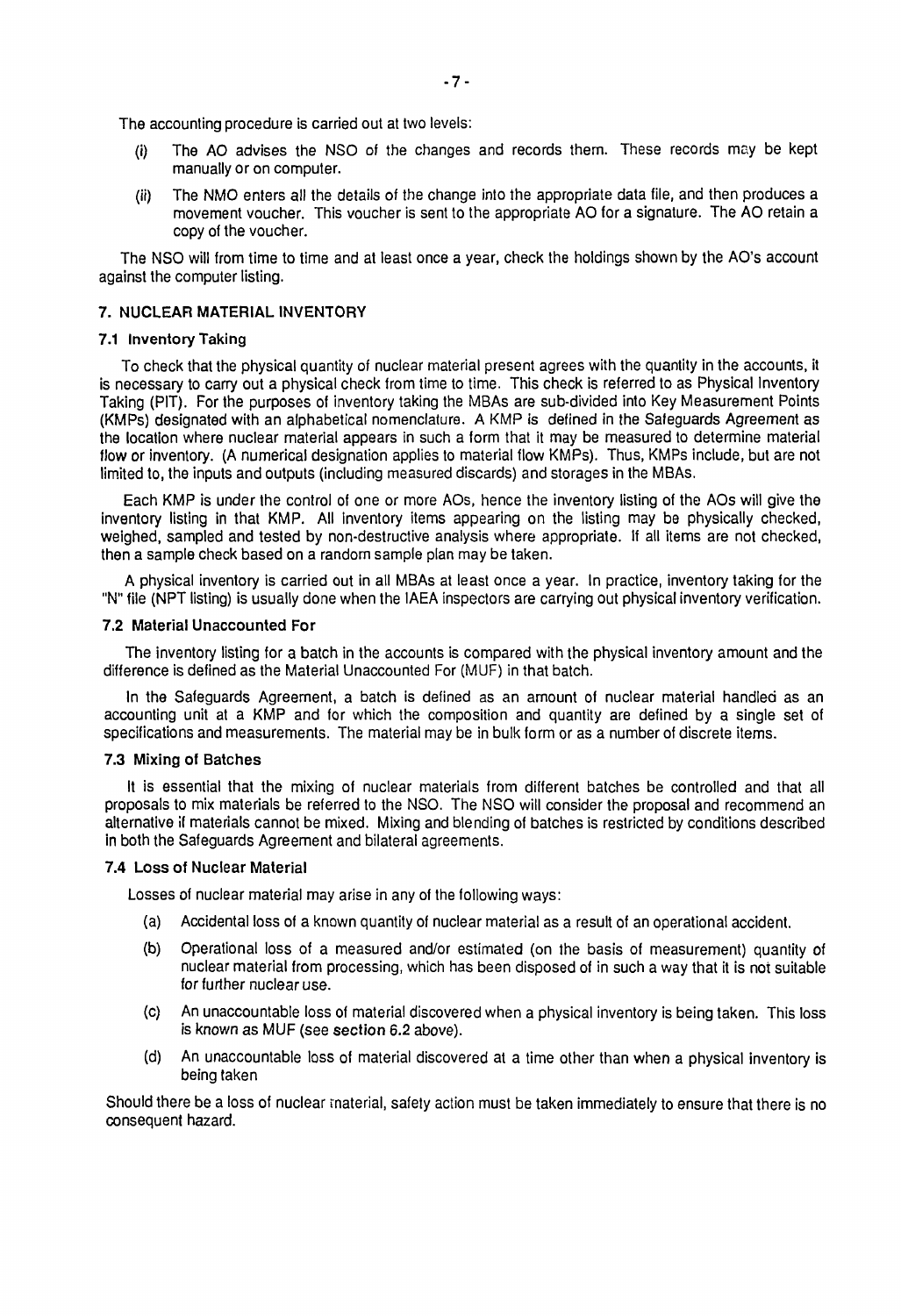Should there be a loss of one or more grams of plutonium, <sup>235</sup>U and/or <sup>233</sup>U or more than one kilogram o source material, the NSO must be advised immediately after the loss is detected. The NSO will immediately notify the following:

- (i) The Criticality Officer and the Chief, Health and Safety Division so that they may take action according to AAEC Safety Directive SD1/86.
- (ii) The Director, ANSTO Security if the circumstances indicate that it is a security matter,
- (iii) The Executive Director or the delegated officer,
- (iv) The Australian Safeguards Office (ASO).

The following officers may authorise the NMO to adjust the data files to take account of the above losses:

(a) Division Chief

Not more than 100 g (total) of plutonium, <sup>235</sup>U, <sup>233</sup>U or 100 kg of source material in a six-month period.

(b) Deputy Director

More than 100 g of plutonium, <sup>235</sup>U and/or <sup>233</sup>U or more than 100 kg of source material in a six<sup>.</sup> month period.

NOTE: The above refers only to the adjustment of data files. Authority to write off must be in accordance with the ANSTO financial account and supply procedures.

## **7.5 Nuclear Production/Loss**

The production of fissionable material such as plutonium or <sup>233</sup>U in a reactor, or the loss of nuclear material due to its transformation into other elements or isotopes as a result of nuclear reaction is calculated.

A computer program HIFUEL is run by the Reactor Operations Section and provides full details on the production of plutonium, burnup of <sup>235</sup>U and formation of <sup>236</sup>U. The computer program is run every four weeks. A copy of the printout is sent to the NSO. Full details of nuclear production and nuclear loss for any individual element or group of elements are available from the Reactor Operations Section.

It should be noted that under the Safeguards Agreement all HIFAR and Moata fuel is accounted for as fresh fuel. This is specified in the Facility Attachments to the Safeguards Agreement. Only on shipment of irradiated fuel is the burnup taken into account, and the nuclear loss is reported. No plutonium production is reported for either reactor.

#### **8. ACKNOWLEDGEMENTS**

The authors acknowledge the contributions made by the authors of the earlier editions and are grateful to all those who proffered advice and made comments on the draft.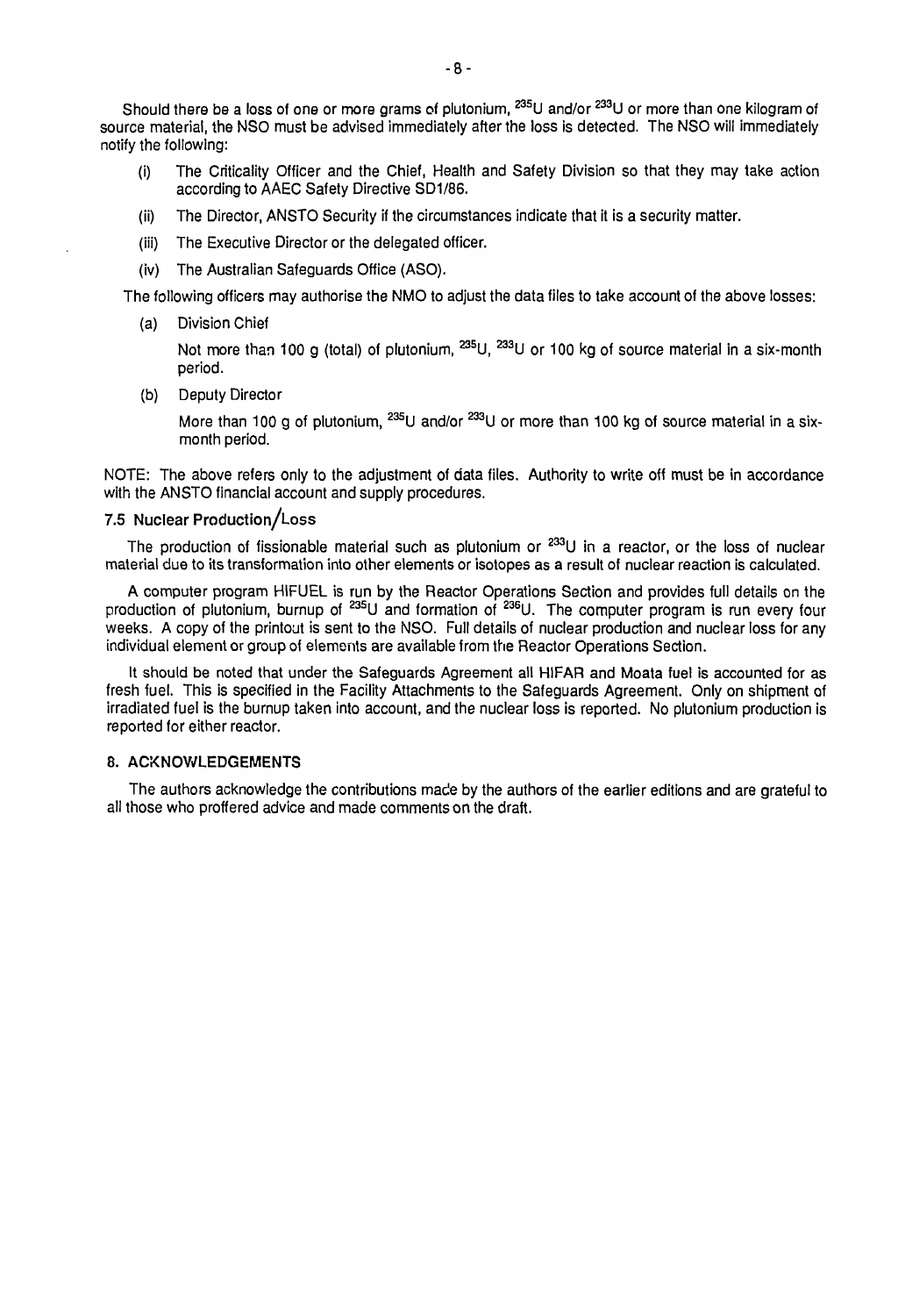## **9. ABBREVIATIONS**

 $\bullet$ 

 $\frac{1}{2}$ 

These abbreviations are used in this report and the accompanying illustrations. Abbreviations identifying the type of inventory change are listed in Appendix G.

 $\pmb{\cdot}$ 

| <b>AAEC</b>    | Australian Atomic Energy Commission       |
|----------------|-------------------------------------------|
| ADU            | Ammonium Diuranate                        |
| <b>ANSTO</b>   | Australian Nuclear Science and Technology |
| <b>AO</b>      | <b>Authorised Officer</b>                 |
| <b>ASO</b>     | Australian Safeguards Office              |
| <b>CSIRO</b>   | Commonwealth Scientific and Industrial    |
|                | Research Organisation                     |
| D              | Depleted (uranium)                        |
| <b>DBIL</b>    | Data Base Inventory Listing               |
| Ε              | Enriched (uranium)                        |
| <b>HAHC</b>    | <b>High Activity Handling Cell</b>        |
| <b>IAEA</b>    | International Atomic Energy Agency        |
| <b>ICR</b>     | <b>Inventory Change Report</b>            |
| <b>INFCE</b>   | International Nuclear Fuel Cycle          |
|                | Evaluation                                |
| <b>INFCIRC</b> | Information Circular of the IAEA          |
| <b>KMP</b>     | <b>Key Measurement Point</b>              |
| LHRL           | Lucas Heights Research Laboratories       |
| <b>MBA</b>     | Material Balance Area                     |
| <b>MBR</b>     | Material Balance Report                   |
| MUF            | Material Unaccounted For                  |
| Ν              | Natural (uranium)                         |
| <b>NFC</b>     | Nuclear Fuel Cycle                        |
| <b>NSO</b>     | Nuclear Safeguards Officer                |
| <b>NPT</b>     | Treaty on Non-Proliferation of            |
|                | Nuclear Weapons                           |
| PIL            | Physical Inventory Listing                |
| Pu/Be          | Plutonium/Beryllium                       |
| U/AI           | Uranium/Aluminium.                        |

 $\hat{\mathbf{q}}$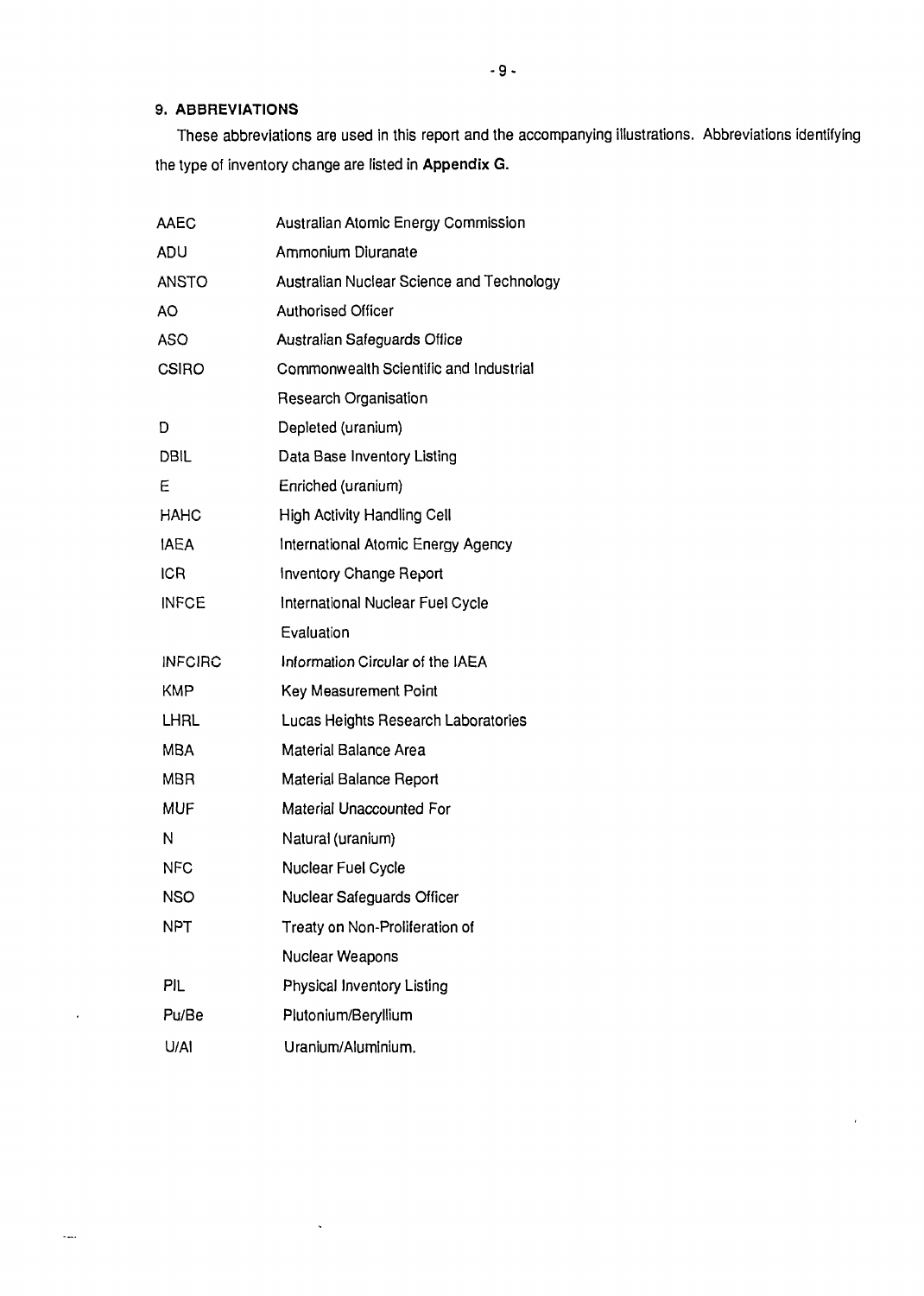NOTES

 $\mathcal{L}^{\text{max}}_{\text{max}}$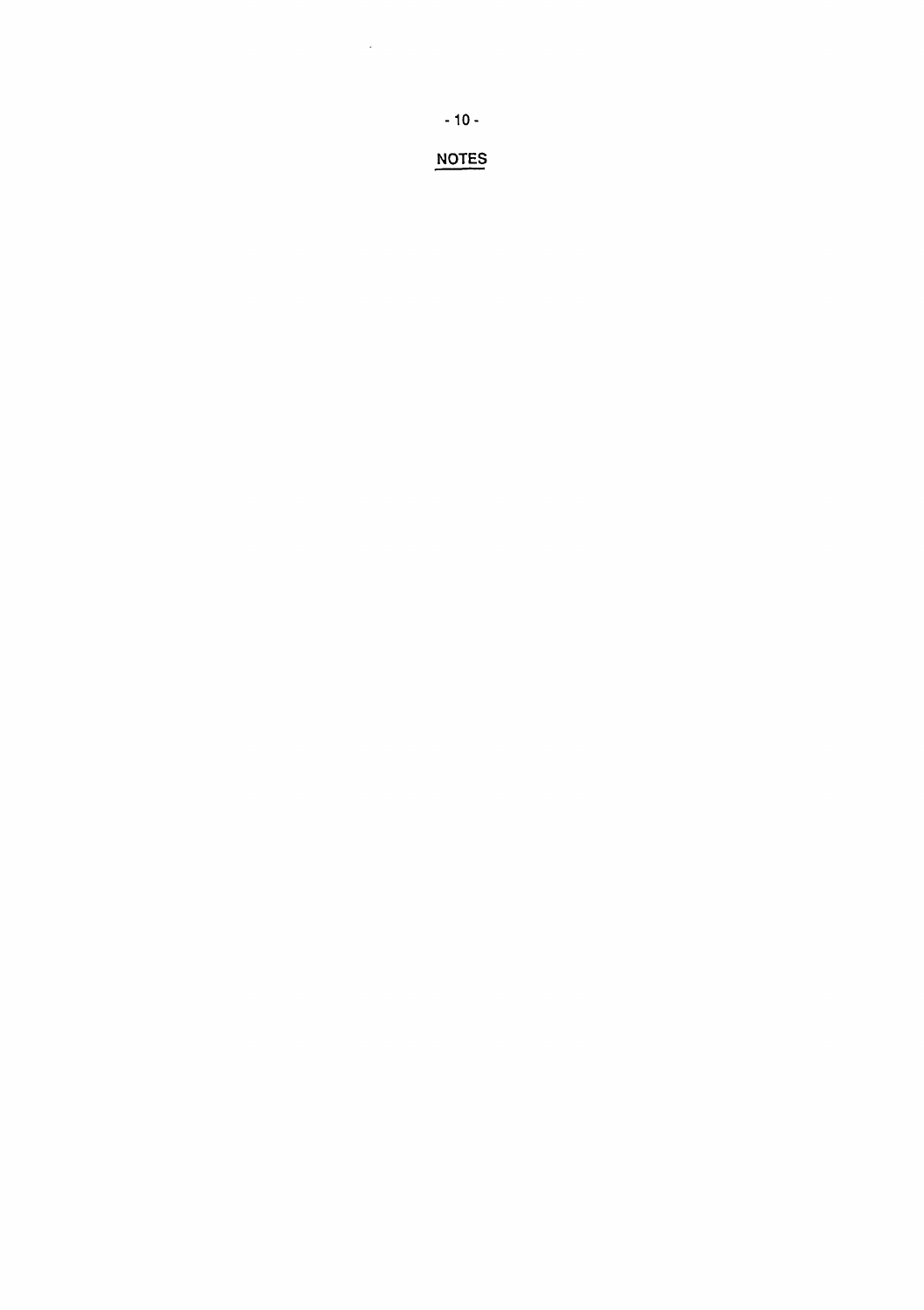

Figure 1 FLOW SHEET FOR FUEL ELEMENTS IN HIFAR MBA AS-A (see AAEC Drawing No.ElOOOOl for building locations)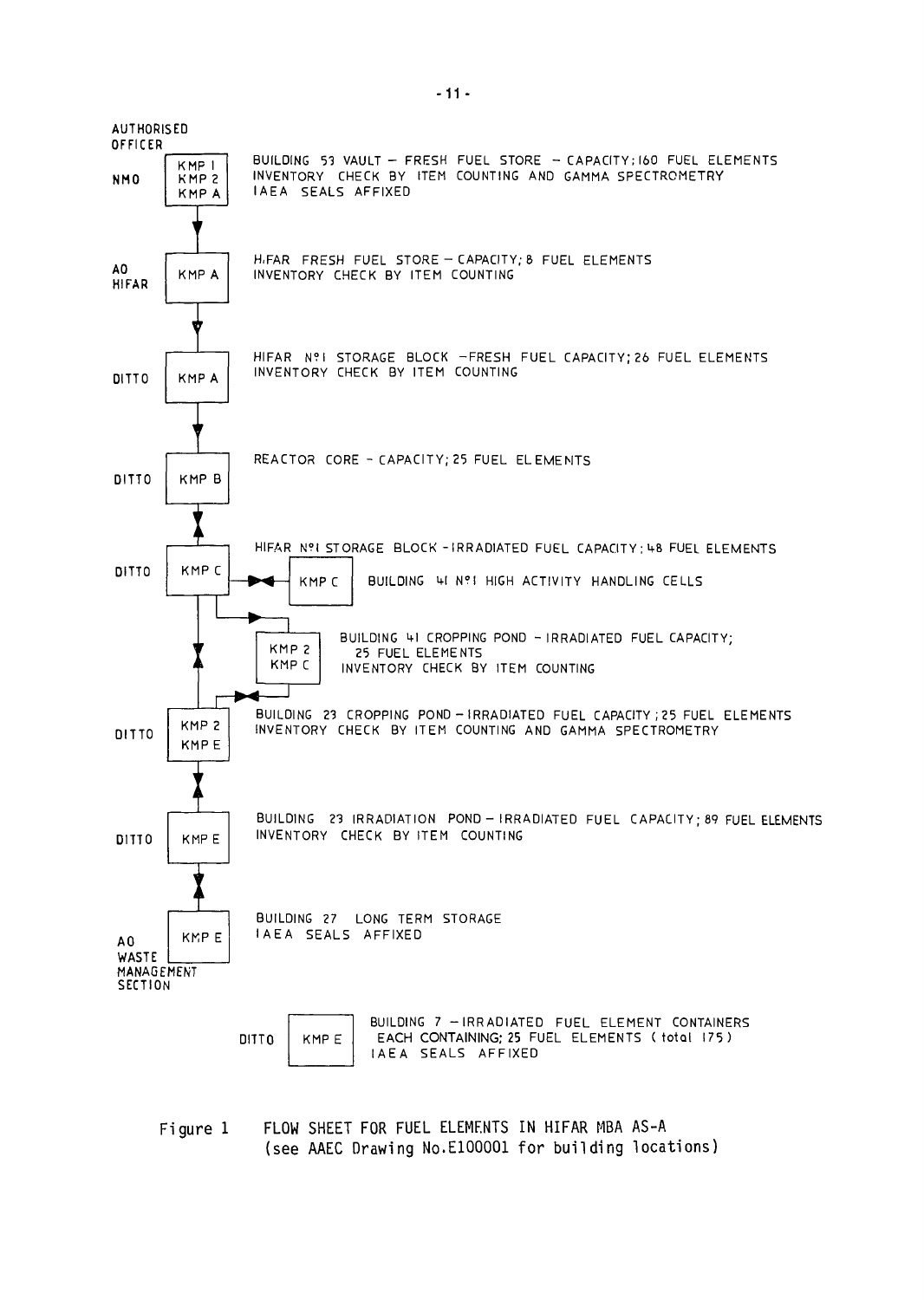

Figure 2 FLOW SHEET FOR NUCLEAR MATERIAL IN MBA AS-B MOATA, BUILDING 22 (see AAEC drawing No.ElOOOOl for building location)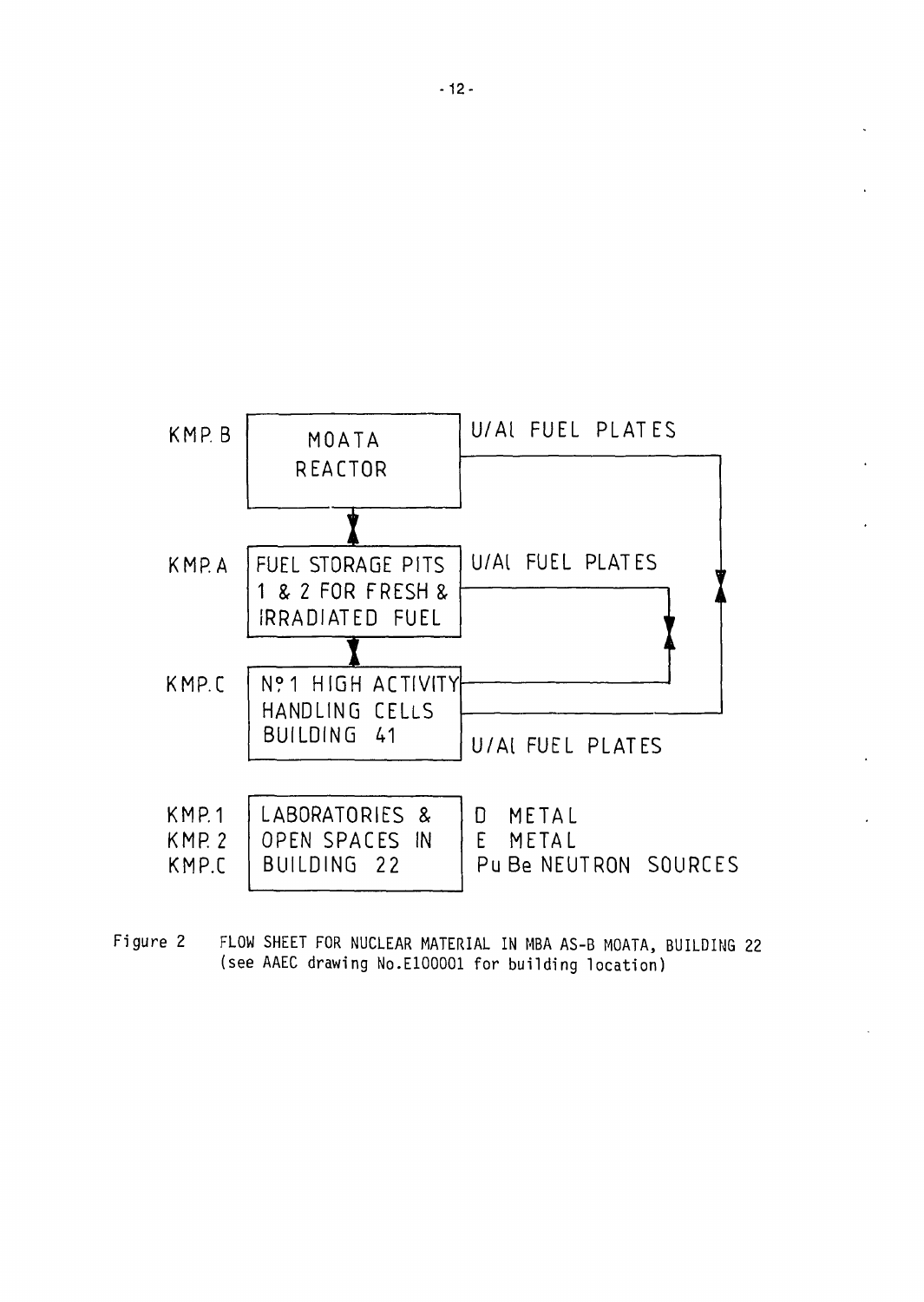



 $-13-$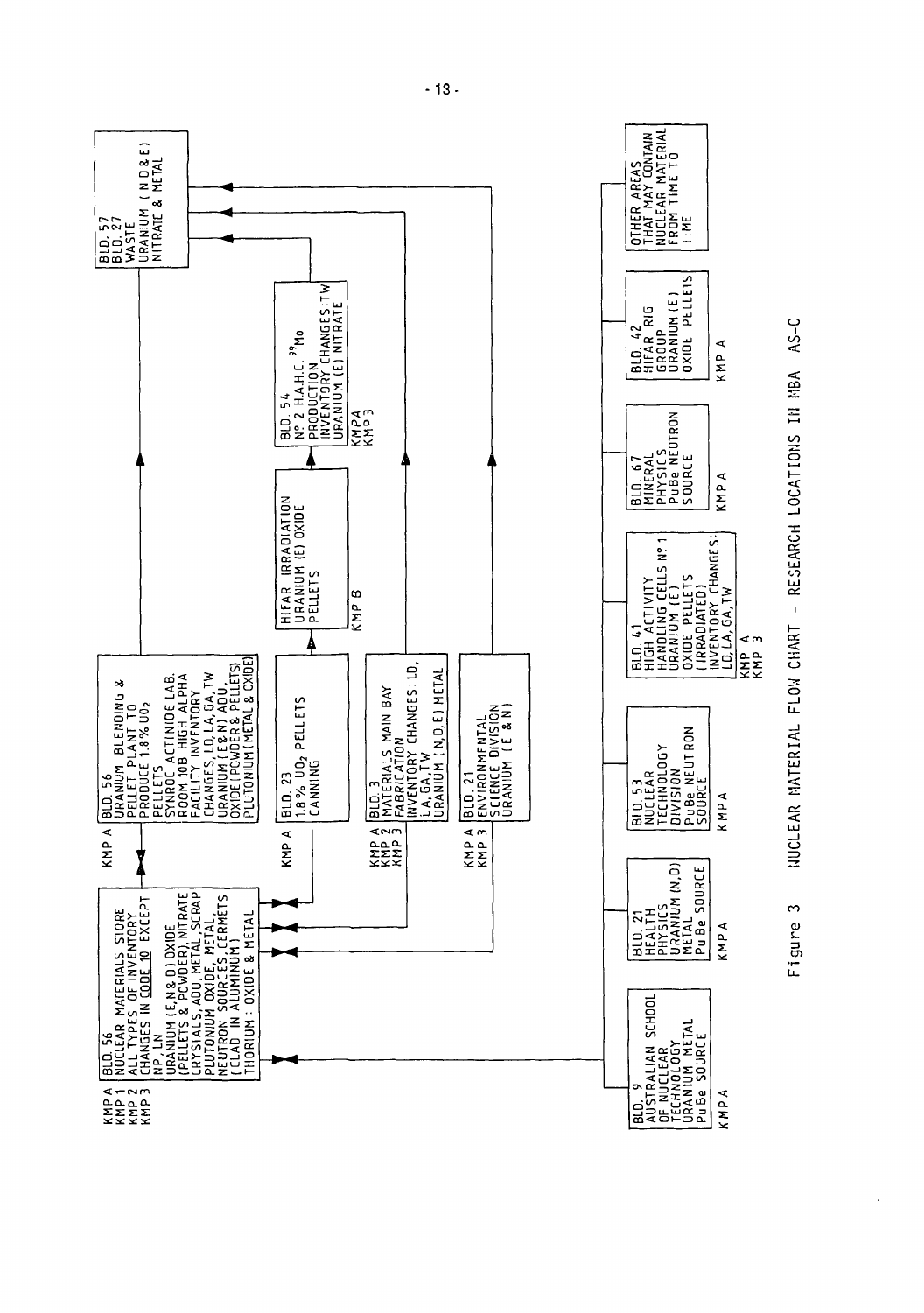**-14 -**

**NOTES**

 $\mathcal{L}^{\text{max}}_{\text{max}}$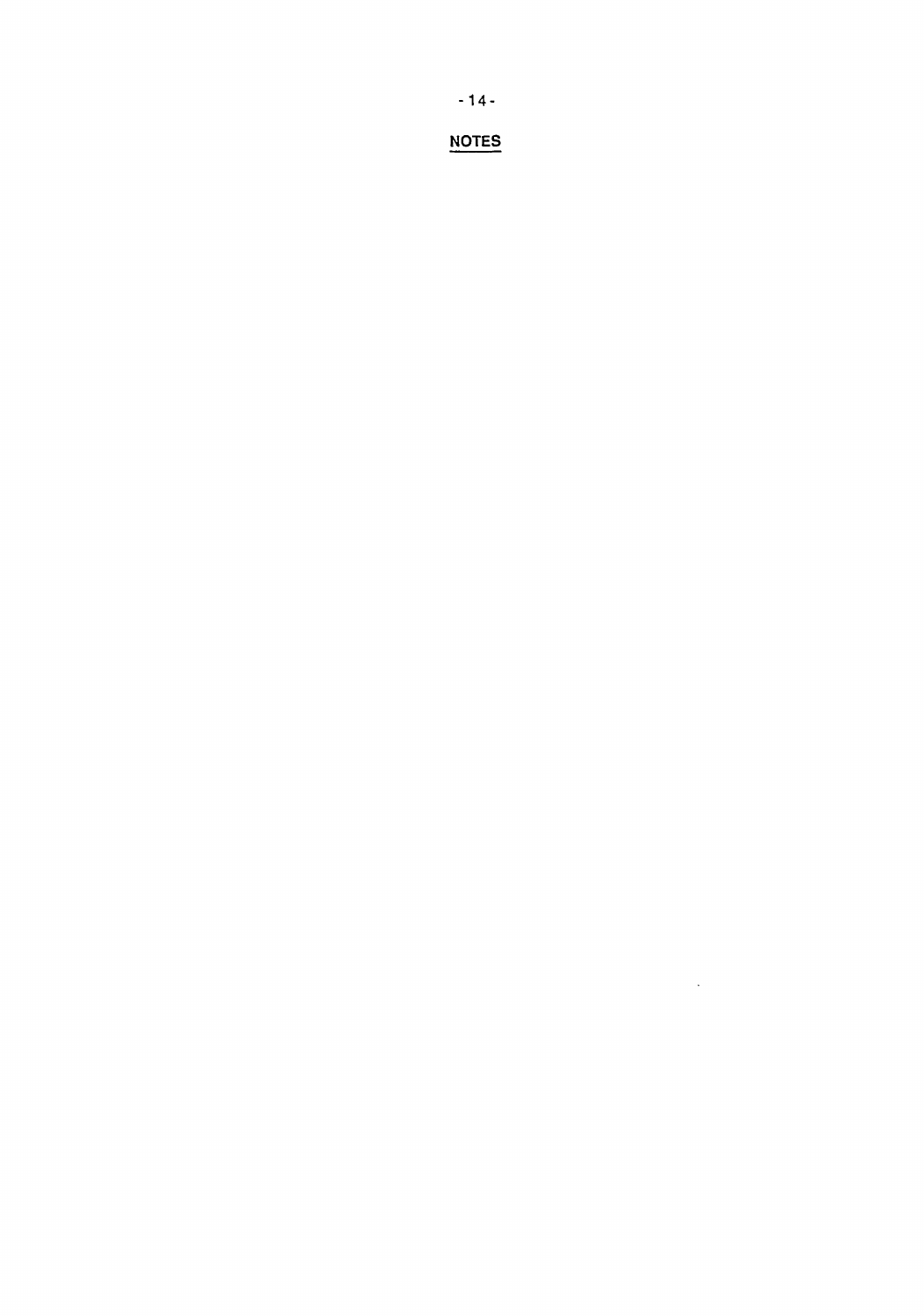**APPENDIXA**

# **INSPECTION REPORT FOR HIFAR FUEL ELEMENT, SERIAL NO. 4/20 099**

|                  | DATE RECEIVED in store                                                                                              |                        |              |  |  |  |  |  |  |  |  |
|------------------|---------------------------------------------------------------------------------------------------------------------|------------------------|--------------|--|--|--|--|--|--|--|--|
|                  |                                                                                                                     |                        |              |  |  |  |  |  |  |  |  |
|                  | The FE components check is to be in accordance with<br>1)<br>NB.<br>the current FE. drawing approved by H.O.S.      |                        |              |  |  |  |  |  |  |  |  |
|                  | 2)<br>Give details of any observed irregularity and or item(s)<br>found unacceptable in the Remarks' Section below. |                        |              |  |  |  |  |  |  |  |  |
|                  | For non applicable items write N/A<br>3)                                                                            |                        |              |  |  |  |  |  |  |  |  |
|                  | CHECK LIST                                                                                                          | ACCEPTABLE             | UNACCEPTABLE |  |  |  |  |  |  |  |  |
|                  |                                                                                                                     | (tick off as required) |              |  |  |  |  |  |  |  |  |
| 1.               | SERIAL NO. CLARITY                                                                                                  |                        |              |  |  |  |  |  |  |  |  |
| $\overline{2}$ . | OVERALL CLEANLINESS                                                                                                 |                        |              |  |  |  |  |  |  |  |  |
| 3.               | COOLING OUTLET PORTS                                                                                                |                        |              |  |  |  |  |  |  |  |  |
| 4.               | SPRAY COOLING ASSY.                                                                                                 |                        |              |  |  |  |  |  |  |  |  |
| 5.               | T/C TUBE ASSY.                                                                                                      |                        |              |  |  |  |  |  |  |  |  |
| б.               | OVERALL LENGTH OF F.E.                                                                                              |                        |              |  |  |  |  |  |  |  |  |
| 7.               | O - DIA. RING GAUGE                                                                                                 |                        |              |  |  |  |  |  |  |  |  |
| 8.               | I - DIA. NOSE CONE GAUGE                                                                                            |                        |              |  |  |  |  |  |  |  |  |
| 9.               | FUEL TUBES AND COMBS ASSEMBLY                                                                                       |                        |              |  |  |  |  |  |  |  |  |
| 10.              | T/C COMB DRAIN HOLE                                                                                                 |                        |              |  |  |  |  |  |  |  |  |
| 11.              | APPEARANCE OF ALL WELDS                                                                                             |                        |              |  |  |  |  |  |  |  |  |
| 12.              | INTERNAL TEST MANDREL                                                                                               |                        |              |  |  |  |  |  |  |  |  |
| 13.              | SALVAGE FLANGE                                                                                                      |                        |              |  |  |  |  |  |  |  |  |
| 14.              | WEIGHT OF F.E. = $.9.97.67.$ .grams                                                                                 |                        |              |  |  |  |  |  |  |  |  |

REMARKS: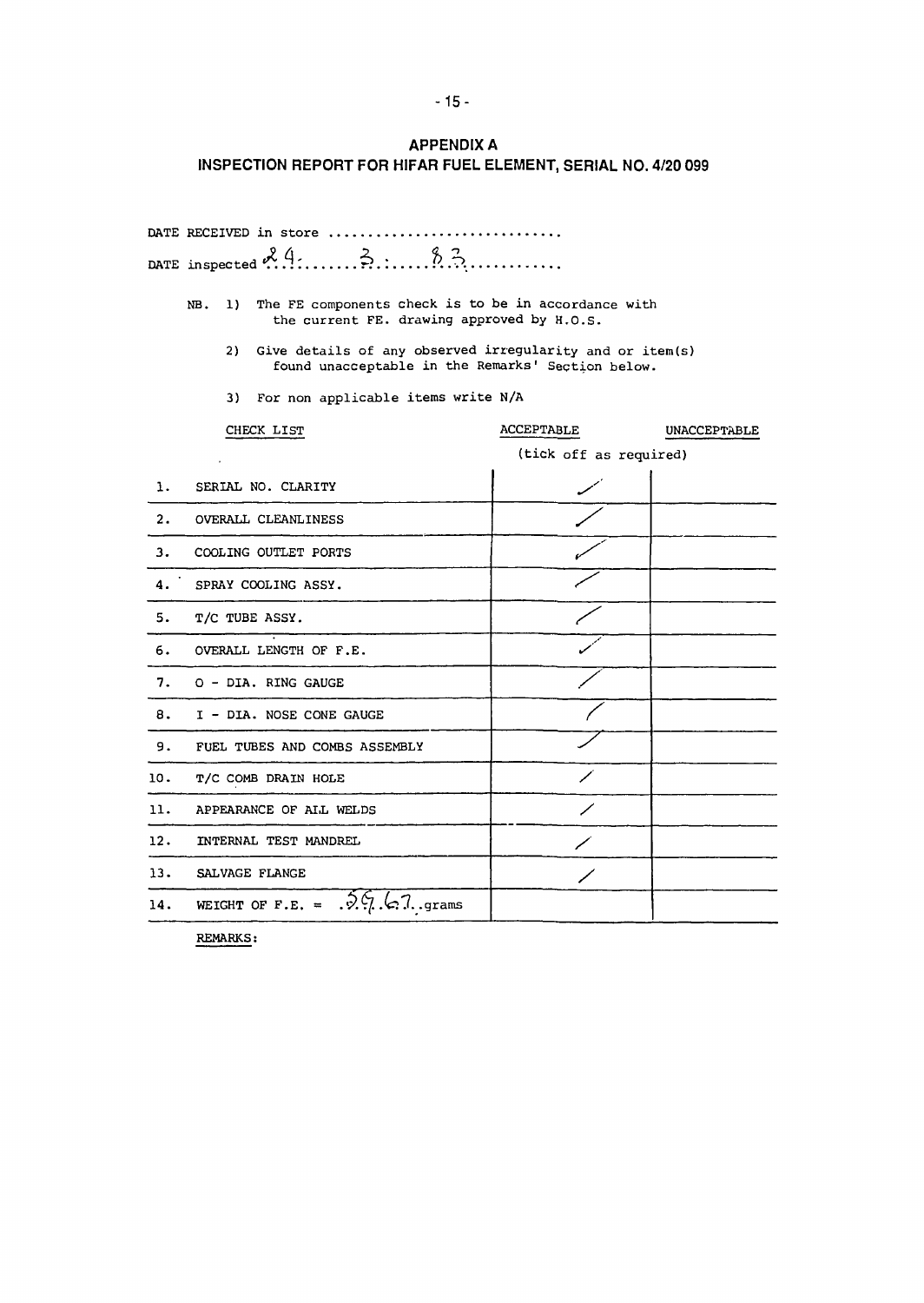# **APPENDIX B** HIFAR FUEL ELEMENT HISTORY SHEET

ROS-FORM 510 (a)

|                                                                                                                                                                                          |                            |                                                                                                                                                            |                        |       |                          |                   |                                                               |                    | Element No. $\frac{\sqrt{1}}{2}$ O $C99$                     |                                  |  |
|------------------------------------------------------------------------------------------------------------------------------------------------------------------------------------------|----------------------------|------------------------------------------------------------------------------------------------------------------------------------------------------------|------------------------|-------|--------------------------|-------------------|---------------------------------------------------------------|--------------------|--------------------------------------------------------------|----------------------------------|--|
| <b>SIGNATURE</b><br>DATE<br>ı.<br>PRE-ASSEMBLY - R.S.G.<br>AS AR<br>U.K. Inspection Certificate No. $C \cup \overline{C} \cup \overline{C} \cup \overline{C}$ dated $ S \cup C \cdot S $ |                            |                                                                                                                                                            |                        |       |                          |                   |                                                               |                    |                                                              |                                  |  |
|                                                                                                                                                                                          | initial $0^5$ : $11/9.43g$ | M.T.K                                                                                                                                                      |                        |       |                          |                   |                                                               |                    |                                                              |                                  |  |
|                                                                                                                                                                                          |                            | Receipt Inspection :                                                                                                                                       |                        |       |                          |                   | Initial total $0 : \underline{\qquad}$ / $99.24$ g            |                    | $\overbrace{\text{Hot/Acceptable for HIFAR}}^{\text{Hut-1}}$ | 24.3.83                          |  |
| 2.<br>ASSEMBLY - R.S.G.<br>Drawn from vault on $2\sqrt{9}/\sqrt{9}$ , R.I.V. No. $\frac{14\%23}{8}$                                                                                      |                            |                                                                                                                                                            |                        |       |                          |                   |                                                               |                    |                                                              |                                  |  |
|                                                                                                                                                                                          |                            |                                                                                                                                                            |                        |       |                          |                   | Assembled to Plug No. AREC I7, (new clamps fitted/not fitted) |                    |                                                              | 28/y/35                          |  |
|                                                                                                                                                                                          | T/C checked, $\rho K$ .    |                                                                                                                                                            |                        |       |                          |                   |                                                               |                    |                                                              | $2 - 9 - 5$                      |  |
|                                                                                                                                                                                          |                            | Inspection report                                                                                                                                          |                        |       |                          |                   |                                                               |                    |                                                              |                                  |  |
| з.                                                                                                                                                                                       |                            | OPERATION - R.A.G.                                                                                                                                         |                        |       |                          |                   |                                                               |                    |                                                              |                                  |  |
| 0.P.                                                                                                                                                                                     | Load                       | Lattice                                                                                                                                                    |                        | Depth | Unload-                  | Energy            |                                                               | Content            |                                                              |                                  |  |
| No.                                                                                                                                                                                      | Date                       | Pos'n                                                                                                                                                      | Insert                 | Gauge | Date                     | MWd               | $u^5$ g                                                       | $u^{\text{tot}}$ q |                                                              |                                  |  |
| 333                                                                                                                                                                                      | $19 - 9.85$                | ゴス                                                                                                                                                         | F.S.A.                 |       |                          | 12.078            | 134.34                                                        |                    | $186.34$ -4%. Gustle                                         | $22 - 10.85$                     |  |
| 334                                                                                                                                                                                      |                            | Ħ.                                                                                                                                                         | $\bullet$ t            |       |                          | 11.001            | 120.63                                                        |                    | $174.59 \leq q \leq \sqrt{q}$                                | 18 - 11 - 85                     |  |
| 33S<br>336                                                                                                                                                                               |                            | $\mathbf{H}$                                                                                                                                               | t,<br>$\mathbf{1}_{1}$ |       | $10 - 1 - 86$ $10 - 029$ | 10.204            | 107.95<br>$9s$ .s3                                            | 163.70<br>152.99   | 1 11 Juniole<br>- 1. Shownk                                  | $15 - 12 - 85$<br>$13 - 1 - 8 -$ |  |
| 339                                                                                                                                                                                      | $6.3 - 6$                  | $\bullet$<br>$\mathcal{A}$ of                                                                                                                              | ドゴイ 12                 |       |                          | フレミ               | $\mathcal{C}_{\mathcal{M}}$ , $\mathcal{C}_{\mathcal{M}}$     | $1 + 5 - 3 +$      | <u> - مالند ب-</u>                                           | 4.430                            |  |
|                                                                                                                                                                                          |                            |                                                                                                                                                            |                        |       | こうつうむし                   | المتعارف والمرادي | アパラス                                                          | when s             | .                                                            | てつって                             |  |
|                                                                                                                                                                                          |                            |                                                                                                                                                            |                        |       |                          |                   |                                                               |                    |                                                              |                                  |  |
|                                                                                                                                                                                          |                            |                                                                                                                                                            |                        |       |                          |                   |                                                               |                    |                                                              |                                  |  |
|                                                                                                                                                                                          |                            |                                                                                                                                                            |                        |       |                          |                   |                                                               |                    |                                                              |                                  |  |
|                                                                                                                                                                                          |                            | Residence Time : $\frac{\sqrt{2}}{2}$                                                                                                                      |                        |       |                          |                   |                                                               |                    | TOTALS : 56.959 75.73 138.45 Charles 7.5.86                  |                                  |  |
|                                                                                                                                                                                          |                            | $U^5$ B/U: $\overline{\mathcal{J}\phi}\cdot\overline{\mathcal{J}}$ g Total U B/U: $\overline{\phi}\phi\cdot\overline{\mathcal{J}}\overline{\mathcal{L}}$ g |                        |       |                          |                   |                                                               |                    |                                                              |                                  |  |
|                                                                                                                                                                                          |                            | Element no longer required for HIFAR                                                                                                                       |                        |       |                          |                   |                                                               |                    |                                                              | 7/37                             |  |
| 4.                                                                                                                                                                                       |                            | CROPPING - R.S.G.                                                                                                                                          |                        |       |                          |                   |                                                               |                    |                                                              |                                  |  |
|                                                                                                                                                                                          |                            | Authorised for cropping                                                                                                                                    |                        |       |                          |                   |                                                               |                    |                                                              |                                  |  |
|                                                                                                                                                                                          |                            |                                                                                                                                                            |                        |       |                          |                   |                                                               |                    |                                                              | 13.5.86                          |  |
|                                                                                                                                                                                          |                            |                                                                                                                                                            |                        |       |                          |                   |                                                               |                    |                                                              | $15.5 - 86$                      |  |
|                                                                                                                                                                                          |                            |                                                                                                                                                            |                        |       |                          |                   |                                                               |                    |                                                              |                                  |  |
|                                                                                                                                                                                          |                            |                                                                                                                                                            |                        |       |                          |                   |                                                               |                    |                                                              |                                  |  |
| 5.                                                                                                                                                                                       |                            | TRANSFER AFTER CROPPING - R.S.G.                                                                                                                           |                        |       |                          |                   |                                                               |                    |                                                              |                                  |  |
|                                                                                                                                                                                          |                            |                                                                                                                                                            |                        |       |                          |                   |                                                               |                    |                                                              |                                  |  |
|                                                                                                                                                                                          |                            |                                                                                                                                                            |                        |       |                          |                   |                                                               |                    |                                                              | 186.80                           |  |
|                                                                                                                                                                                          |                            |                                                                                                                                                            |                        |       |                          |                   |                                                               |                    | $\ell$ me Kao $\subset$                                      | 13/6/86                          |  |
| 6.                                                                                                                                                                                       |                            | DISPOSAL - W.D.G.                                                                                                                                          |                        |       |                          |                   |                                                               |                    |                                                              |                                  |  |
|                                                                                                                                                                                          |                            |                                                                                                                                                            |                        |       |                          |                   |                                                               |                    |                                                              |                                  |  |
| 7.                                                                                                                                                                                       | <b>REMARKS</b>             |                                                                                                                                                            |                        |       |                          |                   |                                                               |                    |                                                              |                                  |  |
|                                                                                                                                                                                          |                            |                                                                                                                                                            |                        |       |                          |                   |                                                               |                    |                                                              |                                  |  |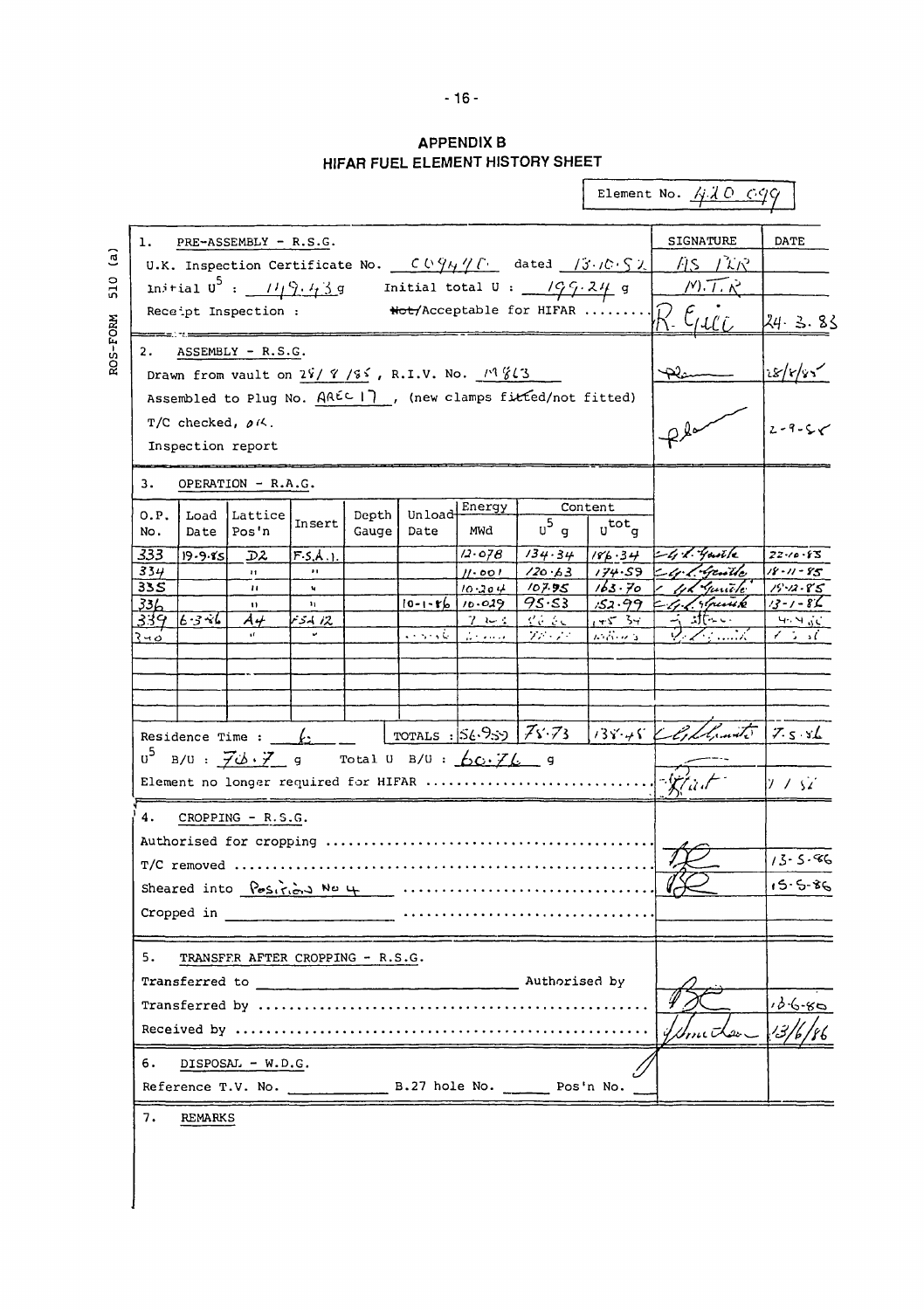## **APPENDIX C MOVEMENT VOUCHER**

MOVEMENT VOUCHER P206 \*\*\*\*\*\*\*\*\*\*\*\*\*\*\*\*\*\*\*\*\*

ANSTO - Nuclear Materials Management - LHRL

ICR ----------

Date: 870512

Batch No. N21208

Frevious Batch No. N164 Cwhere arrlicable]

ACTION EBSJ BATCH CHANGE, SAME MBA, REC & DESP [ JSale [ JLoan-Lease [ JShip/Rec. Differences [ JReturn to N.M.Control 

From: NUC. MAT. CONTROL C Address: BLD 56 ROOM 1 Area Code: C-A

To: LA RIVIERE, MR.C. Address: BLD 23 ROOM 33 Area Code: C-A

 $\mathbf{z}$ Weishts in G CODE MATERIAL DESCR. ENR. . NET ELEMENT ISOTOPE. GROSS GRGB UO2 POWDER 7  $O_0$   $O_1$  $0.0$  19.18  $1.34.$  $\sim$   $\alpha$ ENRICHED U 235  $\sim$ No. of Items: 1 

Additional Information EReferences, etc. I

Despatching Authorised Section Head or Division Receiving Authorised Officer Chief endorsement Officer fif required∃  $\mathcal{L} = \mathcal{L}$  $1415187$  $121518$ 

TRANSPORT: The material is racked in the following manner

The transport arrangements will be

Nuclear Materials Officer Remarks: Remarks:

Chief, Health & Safety Division Criticality Officer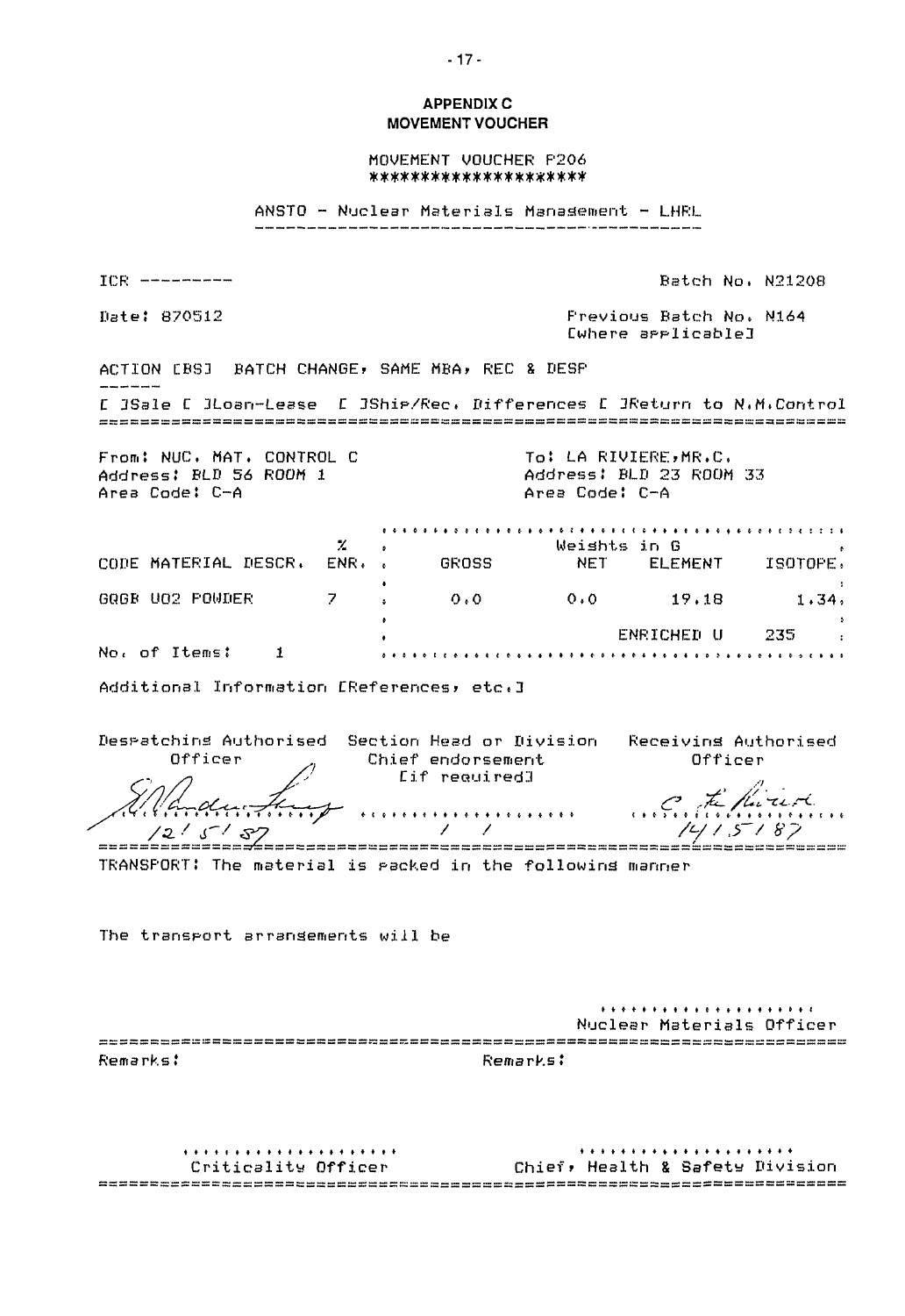| <b>REPORT IIGRI FORM R.01.1/C</b><br>ć<br><b>PPENDI)</b><br>Γ<br><b>IANGE</b><br><b>NVENTORY CH</b> | ě<br>u<br>5 |
|-----------------------------------------------------------------------------------------------------|-------------|
|-----------------------------------------------------------------------------------------------------|-------------|

Country: AUSIRALIA<br>Facility: RESEARCH LABS.<br>Material Balance Area: AS-C

Period covered by report - From: 841101 10: 841130

| --------------   |                                                                              |                                                                                            | -------                                      |                    | ---------               | ----------      | ------------         | $\frac{1}{1}$<br>--------       |        |  |  |  |  |  |
|------------------|------------------------------------------------------------------------------|--------------------------------------------------------------------------------------------|----------------------------------------------|--------------------|-------------------------|-----------------|----------------------|---------------------------------|--------|--|--|--|--|--|
|                  | .<br>O <sub>2</sub> CONNECTION                                               | $\begin{array}{c} \n\vdots \\ \vdots \\ \vdots \\ \vdots\n\end{array}$<br>$-1 - 1 - 1 = 1$ | $\frac{1}{2}$<br>-------                     |                    | $\frac{1}{2}$           |                 | :<br>:<br>:          | ----------                      |        |  |  |  |  |  |
| ΰź               |                                                                              | $\frac{1}{1}$<br>$\ddot{\ddot{i}}$                                                         | $\vdots$<br>$\frac{1}{1}$<br>≍<br>ċ          | $\frac{1}{1}$      | $\frac{1}{2}$<br>≍<br>ċ | $\vdots$        |                      | $\vdots$<br>Ξ                   |        |  |  |  |  |  |
|                  | LU 001931 (LAN) SLOPPORT SMIRY<br>FISSILE .<br>                              | $\ddot{o}$ , $\ddot{o}$                                                                    |                                              |                    |                         |                 |                      |                                 |        |  |  |  |  |  |
|                  |                                                                              |                                                                                            |                                              |                    |                         |                 |                      |                                 |        |  |  |  |  |  |
| ACCOUNTANCY DATA | <br><b>CLEMENT</b><br>1.14 / 11<br>$W_2^2$ , $1(311)$                        | $1.96K0$<br>$1.96K6$<br>$1.96K6$                                                           |                                              | 52,50KG<br>399.916 | 1226,920                | 183.00KD        | 183,00KC             | $2.00KG$<br>$10.006$            |        |  |  |  |  |  |
|                  | $\ddot{\cdot}$<br>Η,                                                         |                                                                                            |                                              | agagaaa            |                         |                 |                      |                                 |        |  |  |  |  |  |
|                  |                                                                              | ODILO<br>ODILO<br>ODILO<br>ODILO<br>ODILO                                                  |                                              |                    |                         |                 |                      | over<br>Sales<br>Sales<br>Sales |        |  |  |  |  |  |
|                  | IN MAT<br>NOTCH.DESC<br>.<br>JTEMS.                                          |                                                                                            | $\delta$ $\rightarrow$ $\beta$ $\rightarrow$ |                    |                         | $\frac{13}{13}$ |                      |                                 |        |  |  |  |  |  |
|                  | NUMBER.<br><b>BOTCH</b><br>$\ddot{\cdot}$ $\ddot{\cdot}$ $\ddot{\cdot}$<br>, | E057                                                                                       | N057                                         | 10201              |                         |                 | NO77<br>NO57<br>N207 | N200                            | N102   |  |  |  |  |  |
|                  | $\vec{z}$ $\vec{z}$<br>$\mathbb{R}$<br>$\ddot{\cdot}$ :                      |                                                                                            | <b>NHMANNHNN</b>                             |                    |                         |                 |                      |                                 |        |  |  |  |  |  |
|                  | CIMMUE.<br><b>E-IAI</b><br>$\dot{5}$                                         | BEBBBEEBBB                                                                                 |                                              |                    |                         |                 |                      |                                 |        |  |  |  |  |  |
|                  | $\ddot{0}$<br>$\int$                                                         |                                                                                            |                                              |                    |                         |                 |                      | 29-5-52<br>20-5-52<br>20-52     |        |  |  |  |  |  |
|                  |                                                                              |                                                                                            |                                              |                    |                         |                 |                      |                                 |        |  |  |  |  |  |
|                  | $0.$ IMPLE . MRAZCMIRY.<br>$\ddot{\circ}$                                    | 241112<br>8411123<br>841111122<br>841111224<br>841122411229                                |                                              |                    |                         |                 |                      |                                 | 081109 |  |  |  |  |  |
|                  | $\vec{u} \, \vec{z} \, \vec{=}$<br>$\mathbb{Z}\mathbb{Z}$<br>$\ddot{\cdot}$  |                                                                                            |                                              |                    |                         |                 |                      |                                 |        |  |  |  |  |  |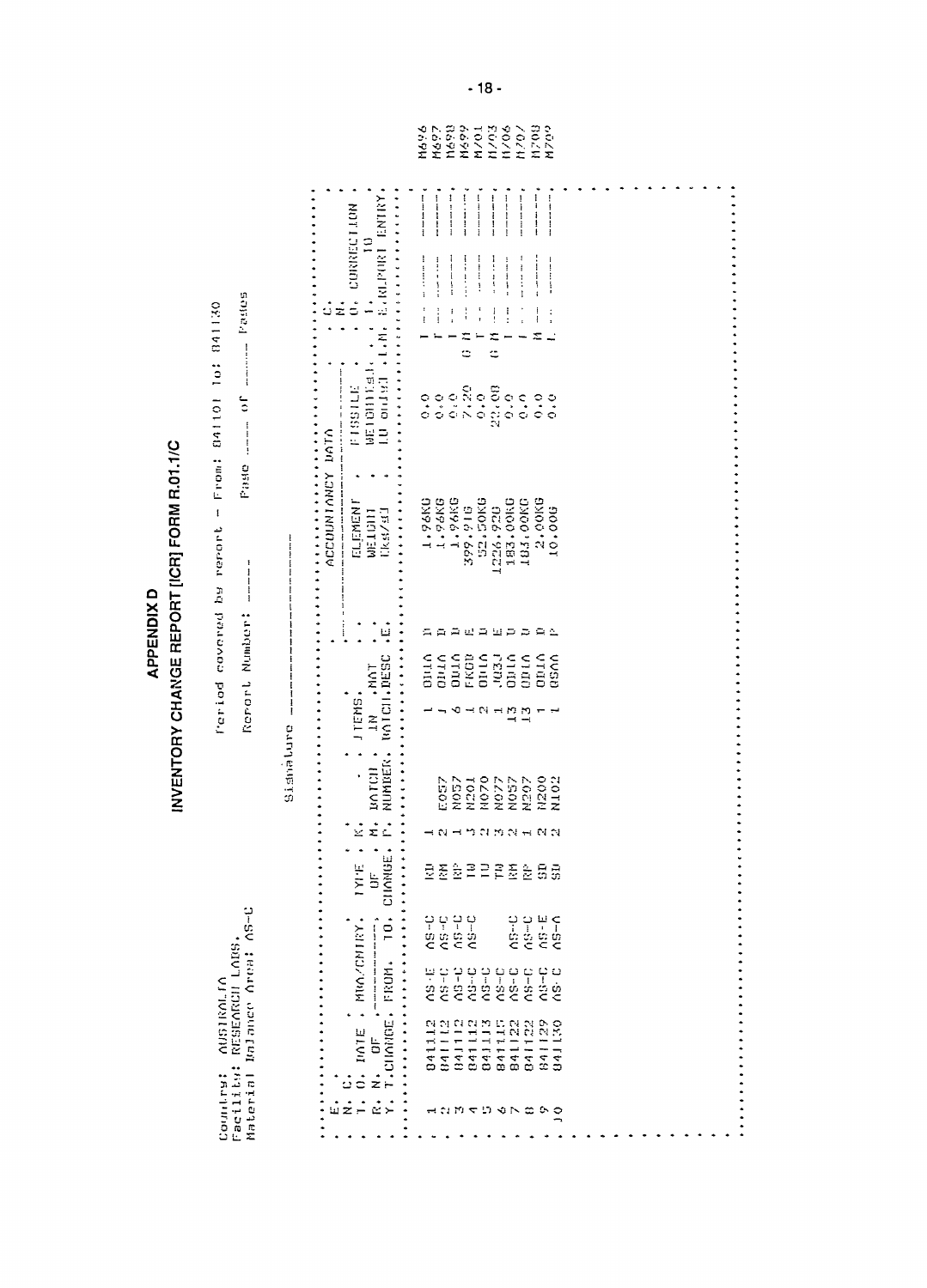## **APPENDIX E** DATA BASE INVENTORY LISTING [DBIL]

Date: 3 SEP 86 Countre: AUSTRALIA Report No. ........ Facility: MOATA REACTOR Material Balance Area: AS-B Pade Not street of steely Pades Sismature values of conservations of  $\bullet$ B NO19 1 FUOK E<br>B NO2O-1 112 D34G E<br>B NO23-1 29 D34G E  $\mathbf{1}$  $1.856$  $\ddot{\bullet}$  $2741.706\n705.866\n15.970$  $\,2$  $\bullet$  $634.20$   $0$   $1$   $1$   $1$   $1$   $1$   $1$   $1$   $1$ 3  $\ddot{\phantom{0}}$  $1$  QS8A  $P$  $0.0$ <u>ng mai namman masarasan p</u>  $\overline{A}$ **B NO28**  $\ddot{\phantom{0}}$ 5 C NO17 1 ODIA E  $0.136$  $0.12 - 0$  T == ====== ======  $\cdot$ C NO18  $10.10 - 6$  T = www.main.com 6  $1 - 032F - E$  $11.266$ ł.  $781.426$ acan an an an ''' an an an an an ''  $C$  NO20-2 32 D316 E 700.84 0 T ==  $\mathcal{I}$  $12.186$ <br>  $6.180$ <br>  $365.490$  $\overline{\mathbf{B}}$ C NO21 1 D310 E  $10.92 - 6$  T = <u>ando an inclusive construction</u> C NO22 1<br>C NO23-2 15  $\frac{\mathbb{E}}{\mathbb{E}}$  $G$  T  $=$ akananan ang kalendarang  $\mathcal{Q}$ D316  $5.54$ à.  $328.39$  6 T -www.community.com  $.10$ U310 C NO27 1 058A<br>C NO30 1 058A  $9.996$ <br>1.190  $\mathbb{T}$  and  $\mathbb{T}$  $\mathbb{P}^{\mathbb{C}}$ <u>sasanan sa sammanas</u>  $0.0$  $1.1$  $T$  -----058A P  $Q*Q$  $12$  $\ddot{\bullet}$  $0.0$   $T =$ C N116 524 001A D<br>C N140 11 001A E 1282.48KG  $.13$  $1+1.50$  $0.08 - 0.7 - . 14$  $1.060B \t E$  $0.13 - 0 M$  - $-15$ C N199-B 4.460 www.communication.com C N118 1 0D1A E 79,10G<br>
C N057-B 1 0D1A D 7,50KG<br>
C N142 2 FQAA E 2,78G<br>
C N04582 1 FQAB P 98,88G 79,100 73.56 G L and the context of the context of the context of the context of the context of the context of the context of the  $. 16$  $7.50K6$ <br> $2.786$  $0.0$  M = = ==== ===== +<br>2.58 0 L = = ==== ==== +  $.17$ 18  $\ddot{\phantom{0}}$ 19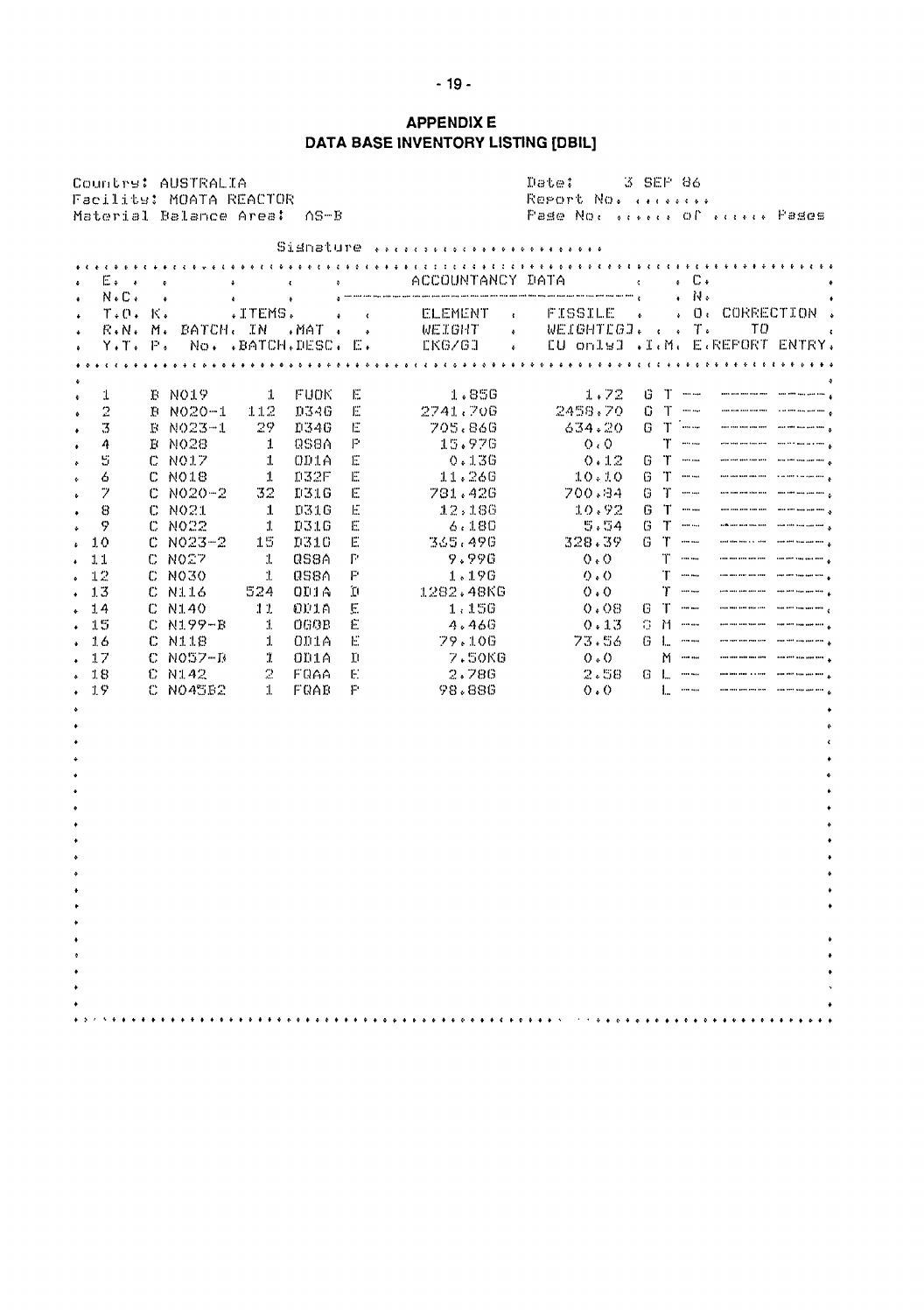## **APPENDIX F MATERIAL BALANCE REPORT [MBR]**

Countril AUSTRALIA Period: From 830701 To 840601 Facility: RESEARCH LABS.<br>Material Balance Area: AS-C 

|                     |                                                           |                                        |                  |                                                          |                   |                                            | Sismature                            |                                                                                                  |                                      |
|---------------------|-----------------------------------------------------------|----------------------------------------|------------------|----------------------------------------------------------|-------------------|--------------------------------------------|--------------------------------------|--------------------------------------------------------------------------------------------------|--------------------------------------|
| E.                  | $\ddot{\phantom{1}}$                                      |                                        |                  |                                                          | .                 |                                            | ACCOUNTANCY DATA                     | 1.1.1.1<br>С.                                                                                    |                                      |
| N<br>T<br>R<br>Y.   | $\bullet$<br>$\ddot{\phantom{0}}$<br>$\ddot{\phantom{1}}$ | $\mathbb{C}$ .<br>$\mathbf{0}$ .<br>N. | ENTRY<br>T. NAME | $\ddot{\phantom{1}}$<br>$\bullet$<br>$\mathbb E$ .<br>¥. | ELEMENT<br>WEIGHT | $\ddot{\bullet}$<br>$KG$ .<br>$\sqrt{G}$ . | FISSILE<br><b>WEIGHT</b><br>EU onle3 | N.<br>Ł<br>ο.<br>۰<br>٠<br>$\mathbf{T}$ .<br>$\bullet$<br>۰<br>$\cdot$ T<br>$\ddot{\phantom{0}}$ | CORRECTION<br>тo<br>E.REPORT ENTRY . |
|                     |                                                           |                                        |                  |                                                          |                   |                                            |                                      |                                                                                                  |                                      |
| 1                   |                                                           |                                        | FB               | $\mathop{\mathrm{I\mskip-4mu l}}\nolimits$               | 2572,95           | КG                                         | $0 \cdot 0$                          | an m                                                                                             |                                      |
| $\overline{2}$<br>3 |                                                           |                                        | FТ<br>工厂         | $\mathbf{u}$<br>$\mathbf{L}$                             | 2.47<br>1020.00   | ΚG<br>КG                                   | 0.0<br>0.0                           | <br>                                                                                             |                                      |
| 4                   |                                                           |                                        | so               | Ţ.                                                       | 9.97              | КG                                         | 0.0                                  |                                                                                                  |                                      |
| 5                   |                                                           |                                        | TW               | D                                                        | 133.10            | КG                                         | 0.0                                  |                                                                                                  |                                      |
| 6                   |                                                           |                                        | EЕ               | n                                                        | 3452.35           | KG                                         | 0.0                                  | <b>AND AND</b>                                                                                   |                                      |
| 7                   |                                                           |                                        | PE               | n                                                        |                   | КG                                         |                                      | anno anno                                                                                        |                                      |
|                     |                                                           |                                        |                  |                                                          |                   |                                            |                                      |                                                                                                  |                                      |
| 8                   |                                                           |                                        | FE               | И                                                        | 7996.79           | КG                                         | 0.0                                  |                                                                                                  |                                      |
| 9                   |                                                           |                                        | ΤW               | N                                                        | 2.81              | КG                                         | 0.0                                  |                                                                                                  |                                      |
| 10                  |                                                           |                                        | ВE               | N                                                        | 7993.98           | КG                                         | 0.0                                  |                                                                                                  |                                      |
| 11                  |                                                           |                                        | PE               | N                                                        |                   | КG                                         |                                      |                                                                                                  |                                      |
| 12                  |                                                           |                                        | FБ               | Е                                                        | 123018.49         | О                                          | 4025.88                              |                                                                                                  |                                      |
| 13                  |                                                           |                                        | ΤW               | E.                                                       | 17391.88          | G                                          | 313.80                               | G<br>                                                                                            |                                      |
| 14                  |                                                           |                                        | LD               | Е                                                        | 1050.36           | G                                          | 18.91                                | G<br>                                                                                            |                                      |
| 15                  |                                                           |                                        | LA.              | E                                                        | 1167.75           | G                                          | 21.02                                | G<br>                                                                                            |                                      |
| 16                  |                                                           |                                        | РE               | Е                                                        | 103408,50         | 6                                          | 3672.15                              | .                                                                                                |                                      |
| 17                  |                                                           |                                        | PE               | Е                                                        |                   | G                                          |                                      |                                                                                                  |                                      |
| 18                  |                                                           |                                        | $\Gamma$ E       | p                                                        | 1423.21           |                                            |                                      |                                                                                                  |                                      |
| 19                  |                                                           |                                        | SD               | P                                                        | 160,00            | IJ<br>G                                    | 0.0<br>0.0                           |                                                                                                  |                                      |
|                     |                                                           |                                        |                  |                                                          |                   |                                            |                                      |                                                                                                  |                                      |
| 20                  |                                                           |                                        | ЕE               | F                                                        | 1263.21           | G                                          | 0.0                                  |                                                                                                  |                                      |
| 21                  |                                                           |                                        | PE               | P                                                        |                   | G                                          | ,,,,,,,,,,,,,,,,,,,,,,,,,,,,,,,,,,,, |                                                                                                  |                                      |
|                     |                                                           |                                        |                  |                                                          |                   |                                            |                                      |                                                                                                  |                                      |
|                     |                                                           |                                        |                  |                                                          |                   |                                            |                                      |                                                                                                  |                                      |
|                     |                                                           |                                        |                  |                                                          |                   |                                            |                                      |                                                                                                  |                                      |
|                     |                                                           |                                        |                  |                                                          |                   |                                            |                                      |                                                                                                  |                                      |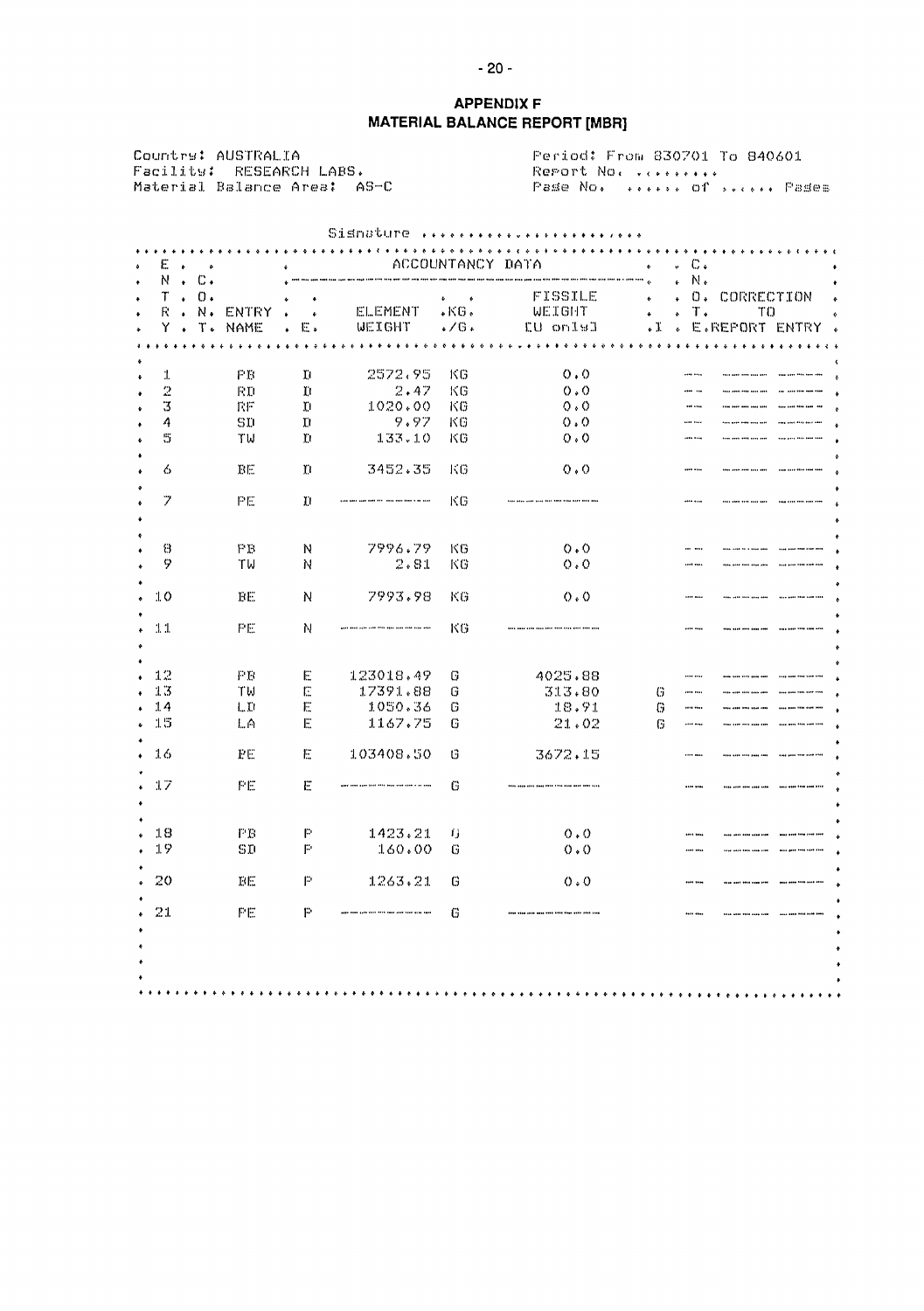## **APPENDIX G IAEA CODE 10**

'Type of Inventory Change' One of the following keywords or their codes should be used in this column in order to indicate the type of inventory change.

| Keyword                                  | Code            | Explanation                                                                                                                     |
|------------------------------------------|-----------------|---------------------------------------------------------------------------------------------------------------------------------|
| Receipt foreign                          | RF              | Nuclear material imported<br>into Australia.                                                                                    |
| Receipt domestic                         | <b>RD</b>       | Domestic receipt of nuclear<br>material from another MBA.                                                                       |
| Receipt at starting point                | <b>RS</b>       | Domestic receipt of nuclear<br>material at starting point of<br>safeguards pursuant to Article<br>$35(c)$ of the Agreement.     |
| Receipt from non-safeguarded<br>activity | RIJ             | Domestic receipt of nuclear<br>from non-safeguarded (permitted<br>military) activity.                                           |
| Nuclear production                       | NP              | Production of special<br>fissionable material in a<br>reactor (Pu,<br><sup>∠ວວ</sup> ປ).                                        |
| De-exemption, use                        | DU              | Reapplication on safeguards<br>on nuclear material previously<br>exempted therefrom pursuant<br>to Article 37 of the Agreement. |
| De-exemption, quantity                   | DQ              | Reapplication of safeguards<br>on nuclear material previously<br>exempted therefrom pursuant<br>to Article 38 of the Agreement. |
| Shipment foreign                         | <b>SF</b>       | Nuclear material exported<br>out of Australia.                                                                                  |
| Shipment domestic                        | SD              | Domestic transfer of nuclear<br>material to another MBA.                                                                        |
| Return to pre-safeguarded                | SS <sub>1</sub> | Transfer of safeguarded<br>nuclear stage material back<br>to pre-safeguarded stage.                                             |
| Shipment to non-safeguarded              | SN              | Domestic transfer of nuclear<br>material to non-safeguarded<br>(permitted military)<br>activity.                                |

 $\bar{\phi}$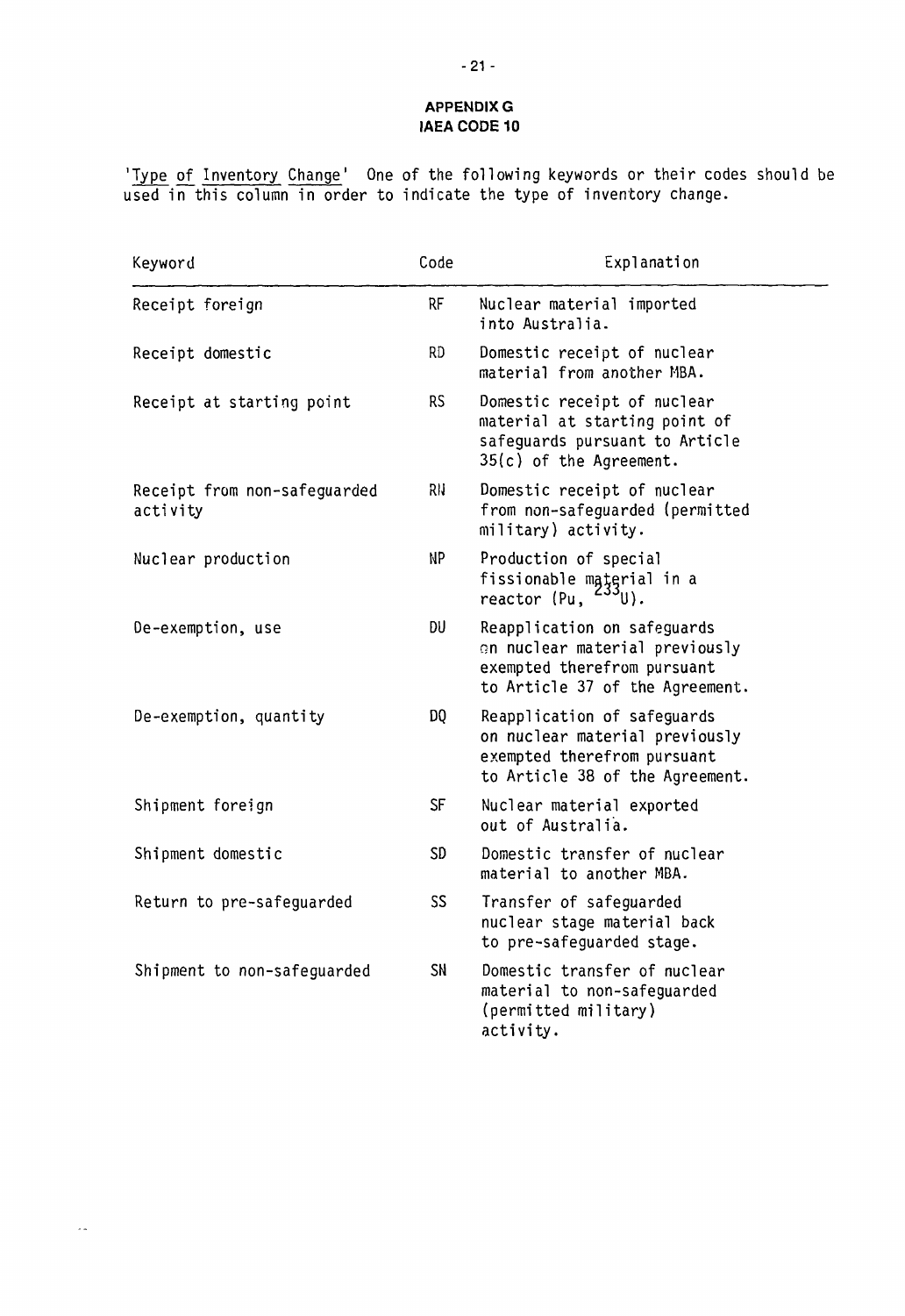| Nuclear loss                     | LN  | Consumption of nuclear<br>material due to its<br>transformation into other<br>element(s) or isotope(s) as a<br>result of nuclear reactions.                                                                                                                                                 |
|----------------------------------|-----|---------------------------------------------------------------------------------------------------------------------------------------------------------------------------------------------------------------------------------------------------------------------------------------------|
| Measured discard                 | LD. | Operational loss -<br>loss of a measured or estimated<br>(on the basis of measurement)<br>quantity of nuclear material<br>from processing which has been<br>disposed of in such a way that it<br>is not suitable for further nuclear use.                                                   |
| Transfer to retained waste       | TW  | Transfer to the retained waste<br>category of measured nuclear<br>material which is deemed to be<br>irrecoverable, to be stored<br>at the NBA and to be deleted from<br>the inventory of the MBA.                                                                                           |
| Retransfer from retained waste   | FW  | Retransfer of material,<br>which had been stored at the<br>MBA as retained waste, to the<br>nuclear material inventory. This<br>applies whenever material in the<br>retained waste category is removed<br>from storage either for processing<br>at the MBA or for shipment<br>from the MBA. |
| Exemption, use                   | EU  | Exemption of nuclear material<br>from safeguards pursuant to<br>Article 37 of the Agreement.                                                                                                                                                                                                |
| Exemption, quantity              | EQ  | Exemption of nuclear material<br>from safeguards pursuant to<br>Article 38 of the Agreement.                                                                                                                                                                                                |
| Termination, non-<br>nuclear use | TU  | Termination of safeguards on<br>nuclear material pursuant to Articles<br>13 and 36(b) of the Agreement.                                                                                                                                                                                     |
| Accidental loss                  | LA  | Irretreivable and inadvertent<br>loss of a known quantity of<br>nuclear material as a result<br>of an operational accident.                                                                                                                                                                 |
| Accidental gain                  | GA  | Nuclear material unexpectedly<br>found to be present in the MBA,<br>except when detected at physical<br>inventory taking.                                                                                                                                                                   |